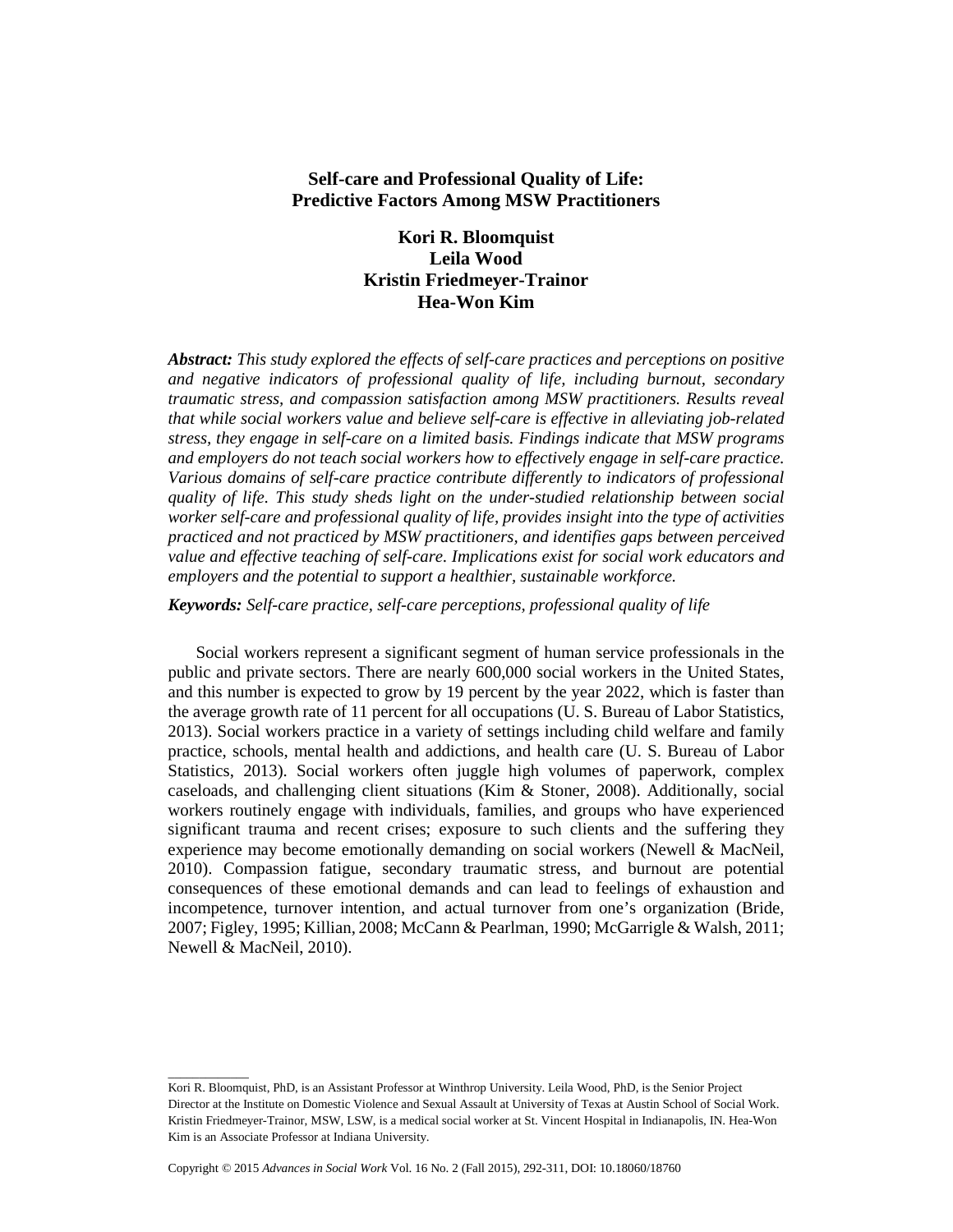#### **Self-care and Professional Quality of Life**

The practice of self-care refers to the purposeful actions people and organizations take that contribute to wellness and stress reduction (Alkema, Linton, & Davies, 2008; Barker, 2010; Killian, 2008; Kraus, 2005). Self-care has been heralded in the field of social work as a means to protect against the many stressors of the profession. According to the National Association of Social Workers (NASW, 2008), social workers have an ethical responsibility to address impairment or personal challenges that could interfere with professional decision-making and services to clients, but is self-care predictive of professional quality of life? Greater understanding is needed about self-care practices and perceptions of self-care as well as the relationship of self-care to the consequences of working with vulnerable and traumatized populations. The current study explored social worker self-care as a means to support a healthy and effective workforce. This study intends to enhance the social work knowledge base in the areas of self-care and professional quality of life.

# **Literature Review**

### **Professional Quality of Life**

The effect of trauma on professionals who work in direct contact with clients has been investigated over the past several decades across multiple disciplines including nursing, social work, psychology, mental health, and case management (Ray, Wong, White,  $\&$ Heaslip, 2013; Stamm, 2010; Thielman, & Cacciatore, 2014; Thompson, Amatea, & Thompson, 2014). Understanding the factors that influence professional quality of life is important to helping professionals, including clinical social workers, and to their clients (Thomas, 2013). The current body of literature indicates that the experiences of compassion satisfaction and compassion fatigue influence one's overall professional quality of life (Ray et al., 2013; Stamm, 2010). Professional quality of life refers to "the quality one feels in relation to their work as a helper" and is influenced by both positive and negative aspects of the work (Stamm, 2010, p. 8). Compassion satisfaction is a positive indicator of professional quality of life and refers to the pleasure derived from being able to do one's work effectively (Stamm, 2010). Compassion fatigue involves negative responses to caring for those who have experienced trauma, including feelings of fear associated with trauma work (Stamm, 2010). Compassion fatigue is comprised of two parts–secondary traumatic stress (STS) and burnout (Stamm, 2010). Together, compassion satisfaction and the two components of compassion fatigue—secondary traumatic stress and burnout—generate a professional quality of life for helping professionals.

Secondary traumatic stress (STS) is a clinical extension of compassion fatigue (Alkema et al., 2008; Bride, 2007; Figley, 1995; Killian, 2008; Stamm, 2010). Figley (1995) argues that STS is experienced not only by people working with those who have experienced trauma, but also the families and extended support systems of victims. Consequences of STS include sleep disturbance, intrusive thoughts (Killian, 2008; Stamm, 2010), forgetfulness, an inability to separate work and private lives, and an avoidance of trauma reminders (Stamm, 2010). Experiencing STS has the potential to compromise a practitioner's well-being and service delivery. A significant number of social workers have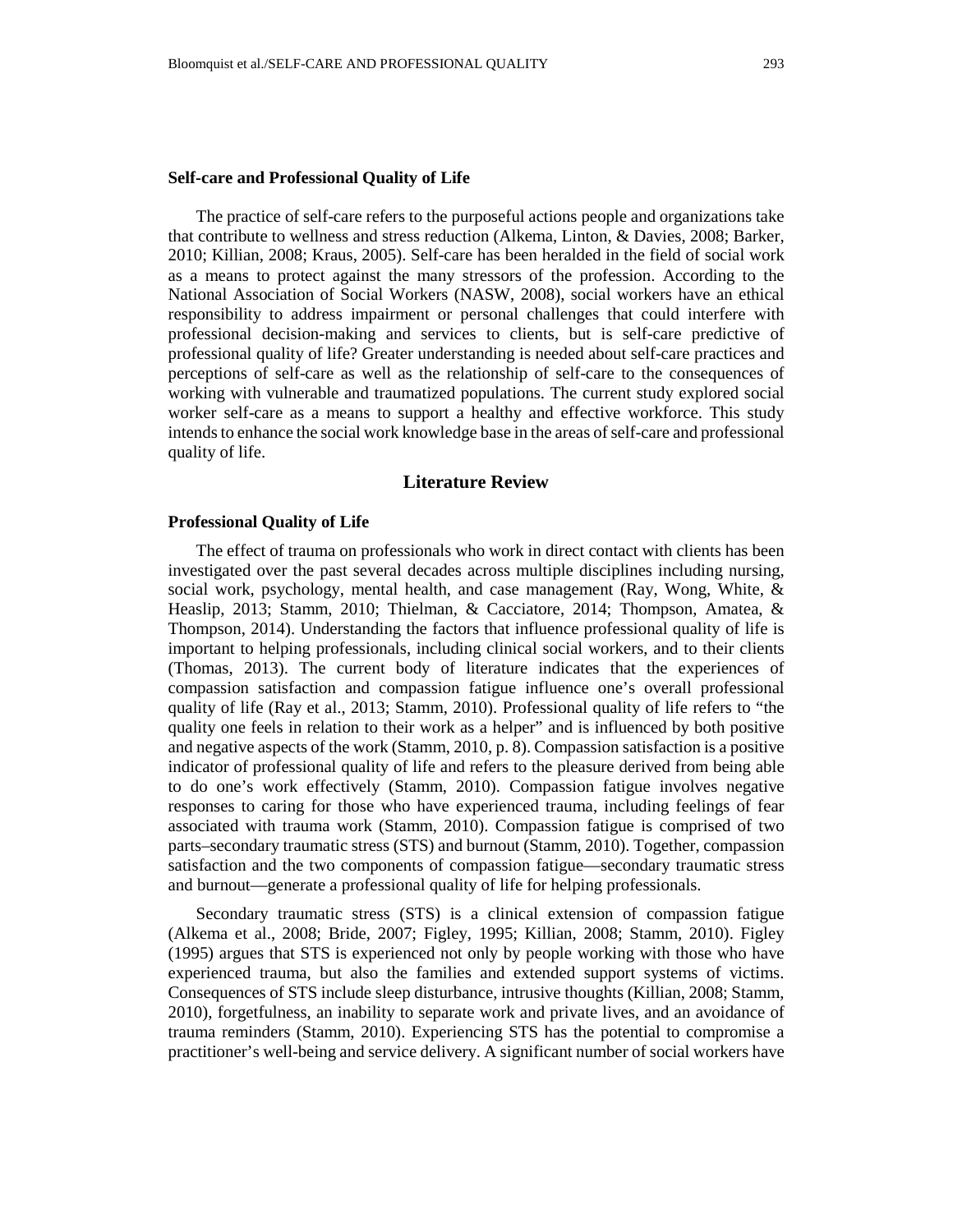been found to have symptoms of STS—most often intrusive thoughts, psychological stress, and avoidance of reminders of particular clients (Bride, 2007).

Burnout is an additional component of compassion fatigue. Maslach and Jackson (1986) recognize burnout as a syndrome of "emotional exhaustion, depersonalization, and reduced personal accomplishment" common among human service workers (p. 1). Burnout is typically the result of highly stressful work environments (Grosch & Olsen, 1994; Maslach & Jackson, 1986) and can also result from lack of esteem (McCann & Pearlman, 1990). Burnout has been found to be positively correlated with amount of time on the job (Galek, Flannelly, Greene, & Kudler, 2011); it can impact job performance (Maslach  $\&$ Jackson, 1986) and interrupt cognitive schema including frame of reference and rationalization (McCann & Pearlman, 1990).

**Self-care.** Self-care practice requires individuals and organizations to purposefully engage in behaviors that contribute to wellness and reduced stress. Five primary domains of self-care practice are recognized in the literature. These domains include physical, psychological, emotional, spiritual, and professional self-care (Saakvitne & Pearlman, 1996). Physical self-care can be thought of as actions taken to promote one's physical wellbeing. Common physical self-care activities include exercise, adequate sleep, and a healthy diet. Psychological self-care refers to actions taken to endorse self-awareness and healthy decision-making. Engaging in therapy, journaling, and reading are examples of psychological self-care activities. Emotional self-care refers to actions taken to encourage emotional well-being. Emotional self-care activities include spending time with loved ones, laughing, and self-praise. Spiritual self-care involves nurturing connections and finding meaning in life. Attending religious or spiritual events, praying, and meditation are common spiritual self-care activities. Professional self-care can be thought of as actions to promote professional health and competence. Common professional self-care activities include participating in relevant trainings, setting appropriate boundaries with clients, seeking adequate supervision or support, and advocating for one's own needs within the workplace. Research suggests that specialized trauma training can improve compassion satisfaction and decrease compassion fatigue and burnout among mental health professionals (Sprang, James, & Whitt-Woosley, 2007). Knowledge and training may provide some protection against the harmful effects of trauma exposure (Sprang et al., 2007).

**Self-care perceptions.** Perceptions of self-care involve the attitudes and beliefs one holds about self-care and can be influenced by a variety of environmental and personal factors. A paucity of research exists with regard to social workers' perceptions of self-care and the perceptions of self-care among helping professionals in general. However, in a study to determine the relationship between perceptions of self-care and quality of life among clinical psychology doctoral students, Goncher, Sherman, Barnett, and Haskins (2013) found that perceived self-care emphasis was a significant predictor of both quality of life and self-care practice. Self-care perceptions are influential among students in a related helping field, clinical psychology. Therefore, it is possible, if not likely, that the attitudes and beliefs social workers hold about self-care may influence quality of life and self-care practice.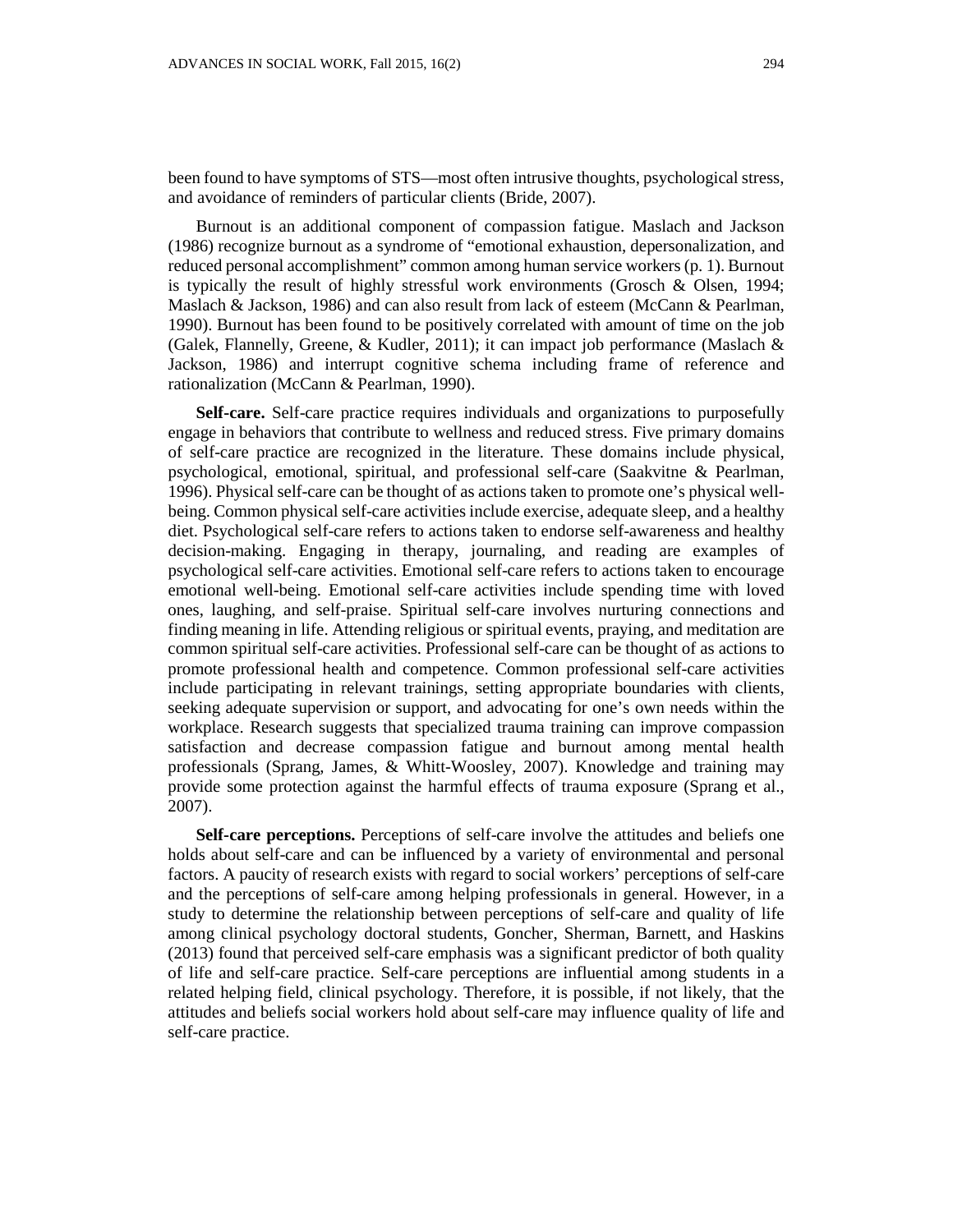**Environmental considerations of helping others.** Research has found that higher rates of burnout occur for social workers who have lengthy engagement with clients because the social worker can begin to feel helpless while assisting the client (McCann & Pearlman, 1990). Bober and Regehr (2006) and Brady, Guy, Poelstra, and Brokaw (1999) found that therapists who spend more time working with victimized clients have higher levels of post-traumatic symptoms and distress. Thus, it appears that more time in direct contact with clients is related to higher levels of job-related stress. Studies using the Traumatic Stress Institute Belief Scale have shown a statistically significant association between years of experience in the field and dysfunctional views of intimacy with others (Bober & Regehr, 2006). In essence, the longer someone is in the field, the more intimacy issues are encountered. Conversely, a longer length of time in the field has been associated with less vicarious trauma (Pearlman & Mac Ian, 1995). Age (being younger), having children, and socioeconomic status have been found to be predictive of helping professionals' intent to turnover from their current position (Barak, Nissly, & Levinal, 2001).

Despite recognition of the stress and demands faced by human service professionals, including social workers, a historical lack of systematic research regarding the self-care of these workers exists (Newell & MacNeil, 2010; Norcross, 2000). Some scholars posit that increased use of self-care strategies may decrease strain outcomes, or the negative consequences of engaging in human service work (Alkema et al., 2008; Bober & Regehr, 2006; Deery-Schmitt & Todd, 1995; Kraus, 2005; Kulkarni, Bell, Hartman, & Herman-Smith, 2013; Newell & MacNeil, 2010; Richards, Campenni, & Muse-Burke, 2010; Skovholt, Grier, & Hanson, 2001). Additionally, researchers theorize that increased engagement in self-care practice leads to greater compassion satisfaction and professional resiliency (Fink-Samnick, 2009; Killian, 2008). However, emotional and psychological risks associated with providing direct social work services to vulnerable populations and the use of professional self-care in response to these risks have been largely overlooked in social work practice, training, and education (Newell & MacNeil, 2010). The purpose of this research study was to expand knowledge regarding the association among social workers' self-care practices and perceptions and professional quality of life. Exploring ways in which social workers perceive and practice self-care has the potential to improve employment retention, augment training, and enhance job satisfaction and overall professional quality of life among social work professionals. The researchers hypothesized that more frequent engagement in self-care practice and more positive perceptions of selfcare would be predictive of lower levels of STS and burnout and greater compassion satisfaction among MSW practitioners.

#### **Methods**

### **Study Participants**

This study focused on practitioners with an MSW, as MSW-level practitioners are likely to deliver clinical interventions and are thus at risk for experiencing trauma and strain outcomes. Inclusion criteria for the study included holding an MSW degree from a program accredited by the Council on Social Work Education (CSWE) and being employed either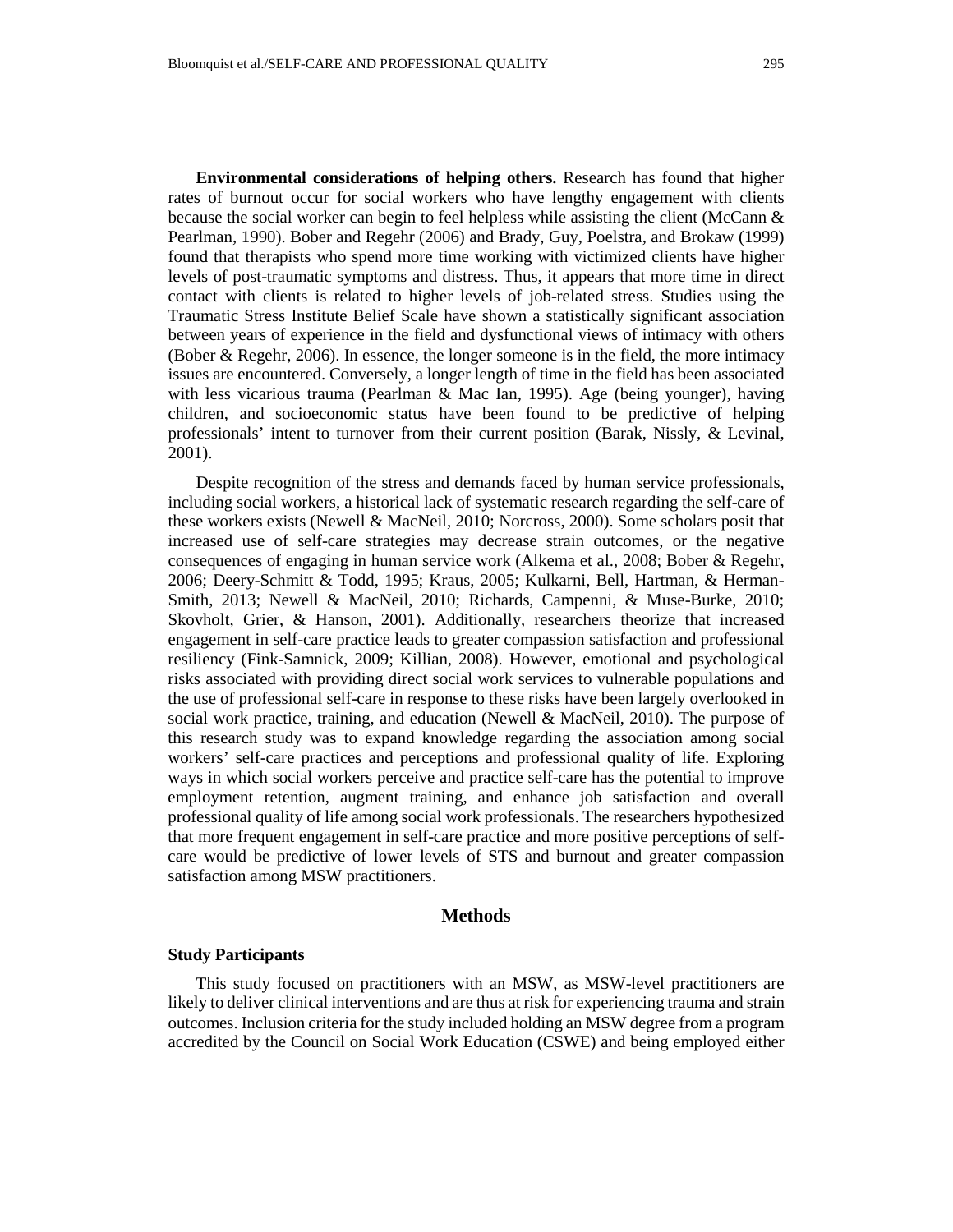part-time or full-time as a social worker at the time of data collection. The study used a convenience sample of alumni from CSWE-accredited MSW programs (n=786). The CSWE website provided a list of 217 colleges and universities with an accredited MSW program (CSWE, 2011). The researchers identified and contacted program directors and/or other MSW administrative staff with a personalized email about the study. Programs that did not respond to the initial email were contacted with a second email. Three programs were not able to be contacted. Of the 214 programs contacted, 32 programs expressed interest in the study and agreed to forward the study information (e.g., recruitment email with a link to the online survey) to a list of their program alums (15% response rate). Two follow-up emails were sent to the 32 participating schools in an effort to ensure the survey had been forwarded to alumni. This study was approved by the Indiana University Institutional Review Board.

#### **Measures**

**Professional quality of life**. Professional quality of life was measured using the Professional Quality of Life Scale, version 5 (ProQual-5), developed by Stamm (2005). This instrument is the most commonly used measure of both positive and negative consequences of working with people who have experienced exceptionally stressful events (Stamm, 2005). Since its development in 1995, it has been revised multiple times. Version 5 is the most current version of the instrument (Stamm, 2015). The ProQOL-5 is a 30-item scale with three subscales to measure compassion satisfaction, burnout, and STS. Each subscale includes 10 items. Respondents were asked to rate how frequently they have experienced each item on 5-point Likert scale (1=never to 5=very often). The compassion satisfaction scale measured the pleasure one derives from doing one's work well ( $\alpha$ =0.90, Stamm, 2005). Example items from the compassion satisfaction subscale include: "I get satisfaction from being able to help people" and "I feel invigorated after working with those I help." The burnout scale measured feelings associated with hopelessness and difficulty in dealing with work or doing one's work effectively ( $\alpha$ =0.92, Stamm, 2005). Example items from the burnout subscale include: "I am happy" and "I feel connected to others." Lastly, the STS scale measured work-related secondary exposure to people who have experienced trauma ( $\alpha$ =0.93, Stamm, 2005). Example items from the STS subscale include: "I am preoccupied with more than one person I help" and "I jump or am startled by unexpected sounds." A summary score for each subscale was used for analysis with higher scores indicating greater compassion satisfaction, burnout, and STS, respectively.

**Self-care practice**. Self-care practice was measured using a scale developed by the researchers based upon the work of multiple contributors to the field of self-care. The selfcare practice items included in this study were largely influenced by the works of Bell, Kulkarni, and Dalton (2003), Bober, Regehr, and Zhou (2005), and Saakvitne and Pearlman (1996). The measure included five domains of self-care practice—physical, professional, emotional, psychological, and spiritual. Domains included between eight and 12 self-care activities associated with well-being in that particular area of life (see Table 2 for items in each domain). In an effort to measure which activities social workers practice and how often they engage in each activity, respondents were asked to indicate frequency of engagement in 45 different self-care activities during the past 30 days. Responses were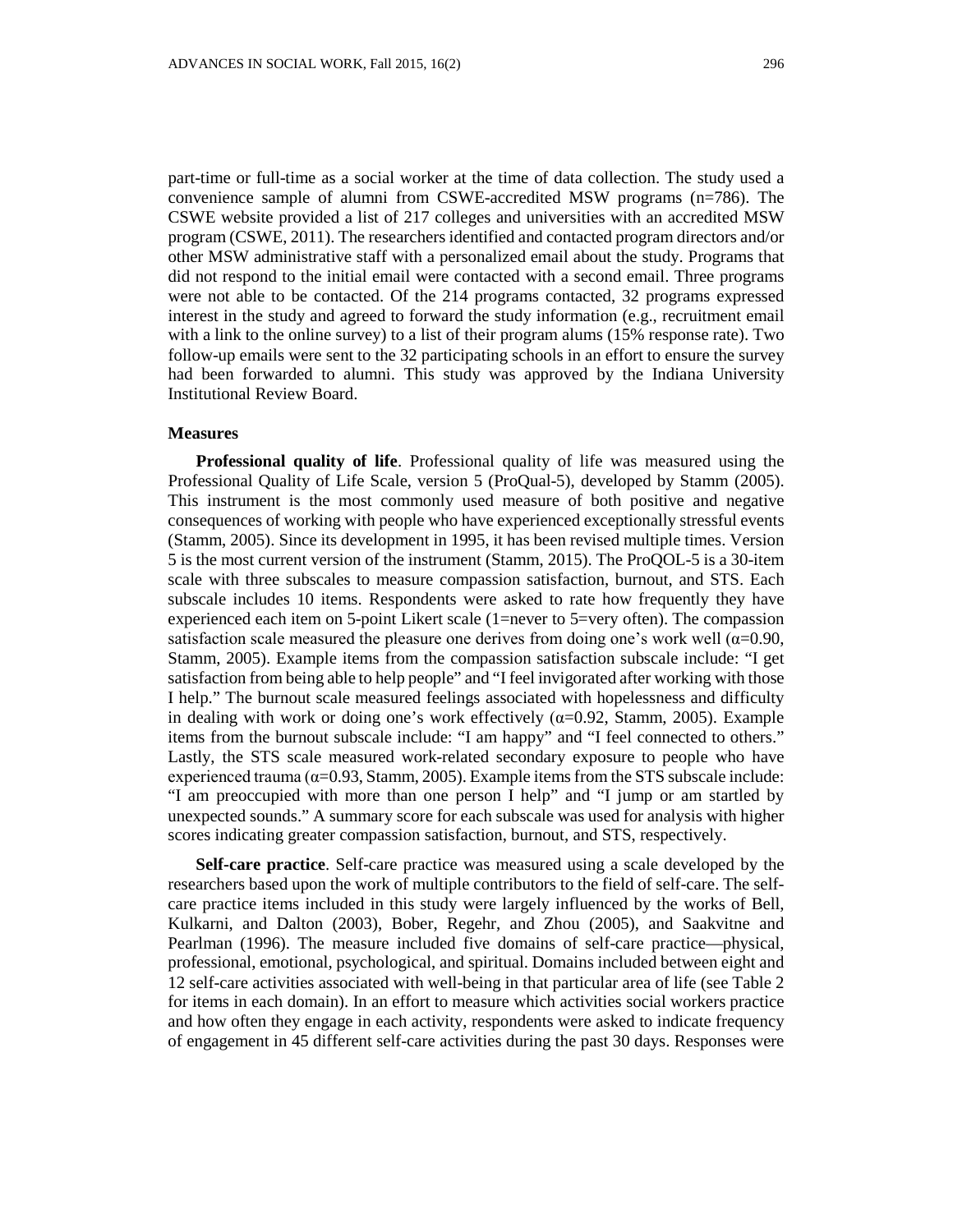rated on a 6-point Likert scale (0=never to 6=very frequently). A summary score was used to indicate each self-care practice domain as well as overall self-care practice. Higher scores indicated a greater frequency of engagement. Internal consistency reliability of the self-care practice scale was tested overall  $(\alpha=0.90)$  and for each sub-scale (physical subscale  $\alpha$ =0.73; professional subscale  $\alpha$ =0.79; emotional subscale  $\alpha$ =0.69; psychological subscale  $\alpha$ =0.76; spiritual subscale  $\alpha$ =0.76).

**Self-care perceptions**. Self-care perceptions refer to one's appreciation, value, and/or awareness of self-care. An 11-item scale to measure self-care perceptions was developed based upon existing literature (Bell et al., 2003; Bober et al., 2005; Saakvitne & Pearlman, 1996). Respondents were asked to indicate their agreement with each item on a 5-point Likert scale (1=strongly disagree to 5=strongly agree). Four items were reverse-coded. A summary score was created with higher scores indicating more positive self-care perceptions ( $\alpha$ =0.76).

**Background variables.** The study instrument also included questions to ascertain respondents' demographic and additional background information. A total of 16 items inquired about current practice status, education level, licensure status, area of social work practice, salary, position status (full or part-time, clinical or administrative), amount of time spent in direct practice with clients, race, ethnicity, age, years of post-MSW experience, years in current position, practice location (urban or rural setting and state where practicing), and gender.

#### **Data Analysis**

Descriptive statistics were used to examine the current level of self-care practice and perceptions and capture respondents' characteristics. In an effort to predict compassion satisfaction, burnout, and STS, multiple linear regression analyses were used. Summary scores of each of the five self-care practice subscales as well as the summary score for selfcare perceptions and background variables were used as independent variables to predict each indicator of professional quality of life. Years of post-MSW experience, percentage of time in direct contact with clients, and annual salary were selected as independent variables in the analyses based upon their relationship to professional quality of life as identified in previous research. Before the hypotheses were tested, several assumptions for regression were examined. Multicollinearity did not prove to be a challenge in any of the regressions.

#### **Findings**

#### **Participant Characteristics**

The sample of MSW practitioners (n=786) hailed from 42 states and the District of Columbia. The majority of respondents were female (88%) and Caucasian (85%). On average, respondents were about 42 years of age  $(M=41.52, SD = 12.59)$ , had practiced over nine years after earning their MSW (M=9.54, SD=9.44), and had been in their current position for about five years  $(M=4.95, SD=5.79)$ . The majority of respondents were licensed (68.9%), clinical (58.9%) practitioners. Most respondents spent more than half of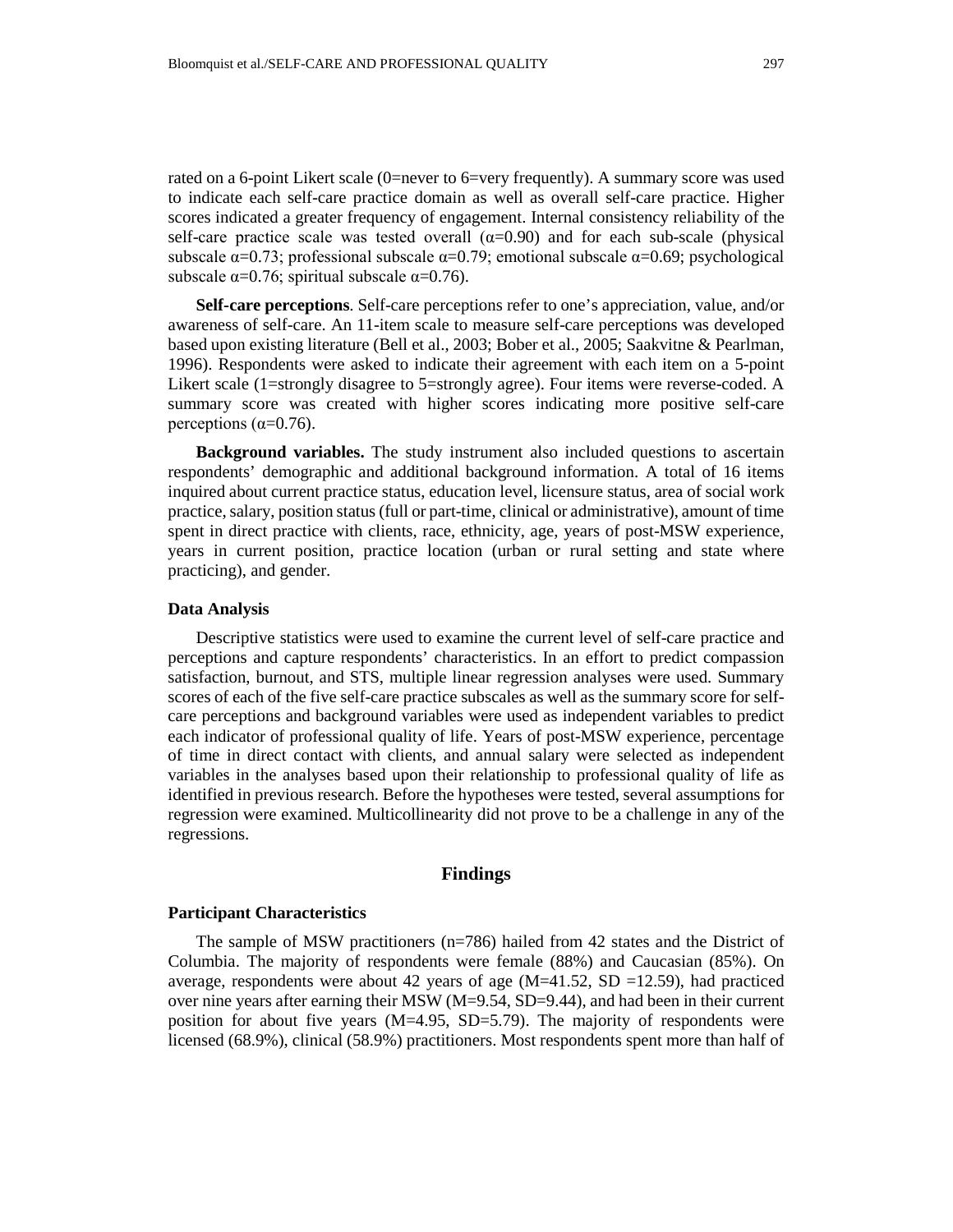their work week in direct contact with clients (63.5%). Nearly half of respondents earned between \$30,000 and \$50,000 annually. Further sample characteristics can be found in Table 1.

### **Self-care Practice Domains**

As seen in Table 2, on average, respondents reported engaging in physical self-care most frequently (M=3.6), followed by professional  $(M=3.5)$ , emotional  $(M=3.4)$ , and psychological self-care (M=3.3). Respondents reported engaging in spiritual self-care activities less frequently than all other domains (M=2.9). Overall, respondents were not routinely or frequently engaging in selfcare practice (M=3.3, SD=0.61). None of the 45 listed self-care practices were rated at less than 1 (Never), indicating that each activity was used by at least some respondents. Each respondent indicated engagement in at least one of the 45 listed self-care practice activities. Only 12 of the 45 activities were rated at a 4 or above (Often–Frequently). The self-care activities rated at a 4 or above included practicing healthy eating, sleeping regularly (physical), taking breaks throughout the work day, discussing cases with colleagues, chatting with co-workers, making quiet time to complete tasks, and setting limits with clients (professional), laughing, spending time with those one enjoys (emotional), and practicing being mindful, reading non-work related literature, and taking time for reflection (psychological). Five of these 12 items are professional self-care activities.

The least frequently practiced selfcare activities, with a rating at a 2 or lower (Rarely–Never), included writing in a journal (psychological), practicing yoga (spiritual), participating in stress

| Table 1. Study Sample Background   |                      |  |  |
|------------------------------------|----------------------|--|--|
| Characteristics $(n=786)$          |                      |  |  |
|                                    | <b>Frequency</b> (%) |  |  |
| Gender                             |                      |  |  |
| Female                             | 693 (88.2%)          |  |  |
| Male                               | 86 (10.9%)           |  |  |
| Other                              | $2(0.3\%)$           |  |  |
| Race                               |                      |  |  |
| Caucasian                          | 665 (85.0%)          |  |  |
| <b>Black or African American</b>   | 58 (7.4%)            |  |  |
| Other                              | 39 (4.0%)            |  |  |
| Multi-racial                       | 20 (2.6%)            |  |  |
| <b>Ethnicity</b>                   |                      |  |  |
| Not Hispanic or Latino             | 709 (93.0%)          |  |  |
| <b>Position</b>                    |                      |  |  |
| Clinical                           | 461 (58.9%)          |  |  |
| Administrative                     | 147 (18.7%)          |  |  |
| Other                              | 175 (22.3%)          |  |  |
| <b>Licensed</b>                    |                      |  |  |
| Yes                                | 541 (68.9%)          |  |  |
| <b>Income</b>                      |                      |  |  |
| Less than \$30,000                 | 73 (10.6%)           |  |  |
| \$30,001-\$40,000                  | 181 (23.4%)          |  |  |
| \$40,001-\$50,000                  | 198 (25.4%)          |  |  |
| \$50,001-\$60,000                  | 139 (17.8%)          |  |  |
| \$60,001-\$70,000                  | 85 (10.9%)           |  |  |
| \$70,001-\$80,000                  | 48 (6.1%)            |  |  |
| <b>Direct Contact with Clients</b> |                      |  |  |
| $0-25%$                            | 142 (18.1%)          |  |  |
| 26-50%                             | 144 (18.4%)          |  |  |
| 51-75%                             | 270 (34.4%)          |  |  |
| 75-100%                            | 228 (29.1%)          |  |  |
| <b>Practice Setting</b>            |                      |  |  |
| Urban                              | 554 (71.3%)          |  |  |
| <b>Area of Practice</b>            |                      |  |  |
| Health                             | 136 (18.7%)          |  |  |
| <b>Public Welfare</b>              | 79 (10.1%)           |  |  |
| <b>Mental Health</b>               | 277 (35.3%)          |  |  |
| Child Welfare                      | 114 (21.5%)          |  |  |
| Other*                             | 104 (14.5%)          |  |  |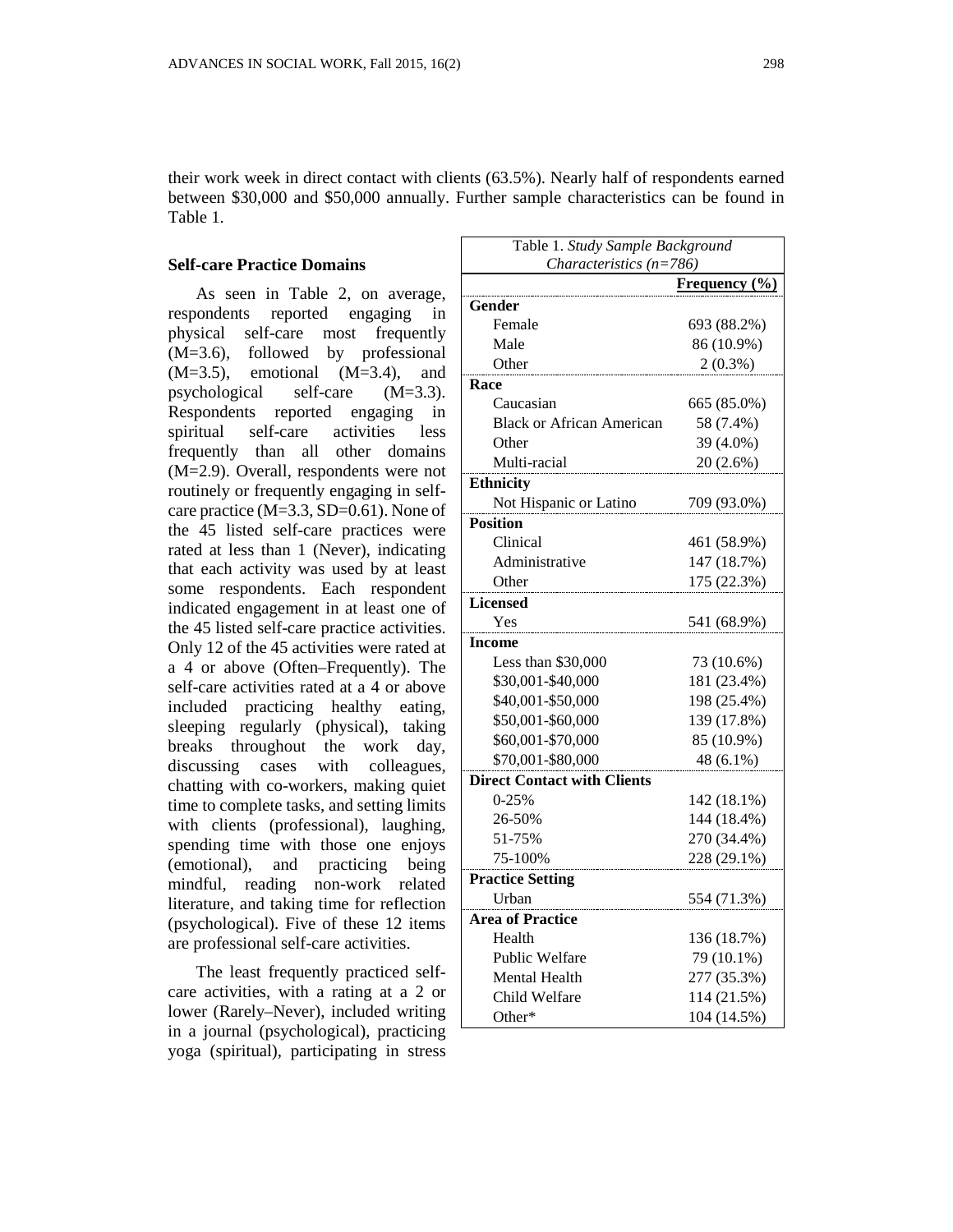| Table 2. Self-Care Activities by Domain        |                          |                          |           |
|------------------------------------------------|--------------------------|--------------------------|-----------|
| <b>Physical Self-Care Activity</b>             | $\underline{\mathbf{N}}$ | M                        | SD        |
| Healthy eating habits                          | 781                      | 4.55                     | 1.26      |
| Sleep regularly                                | 777                      | 4.54                     | 1.38      |
| Engage in activity/hobbies                     | 777                      | 3.80                     | 1.44      |
| Exercise                                       | 779                      | 3.78                     | 1.44      |
| Medical care when needed                       | 777                      | 3.77                     | 1.62      |
| Preventative medical care                      | 776                      | 3.57                     | 1.61      |
| Take time to be sexual with self or partner    | 765                      | 3.33                     | 1.41      |
| Take time off from work                        | 778                      | 2.87                     | 1.46      |
| Take a vacation                                | 772                      | 2.56                     | 1.45      |
| Physical Self-Care Dimension-OVERALL           | 782                      | 3.64                     | 0.74      |
| <b>Professional Self-Care Activity</b>         | N                        | M                        | SD        |
| Take time to chat with co-workers              | 781                      | 4.71                     | 1.37      |
| Set limits with clients                        | 771                      | 4.58                     | 1.31      |
| Take breaks during the work day                | 781                      | 4.31                     | 1.56      |
| Discuss cases with colleagues                  | 781                      | 4.21                     | 1.40      |
| Make quiet time to complete tasks              | 781                      | 4.03                     | 1.43      |
| Arrange your work space so it is comforting    | 780                      | 3.69                     | 1.65      |
| Get regular supervision                        | 780                      | 3.07                     | 1.39      |
| Diversify your caseload                        | 769                      | 3.03                     | 1.68      |
| Participate in professional education/training | 778                      | 2.88                     | 1.56      |
| Participate in a peer support group            | 780                      | 2.09                     | 1.37      |
| Negotiate your needs                           | 773                      | 1.99                     | 1.19      |
| Participate in stress management training      | 777                      | 1.54                     | 0.92      |
| Professional Self-Care-OVERALL                 | 782                      | 3.46                     | 0.76      |
| <b>Emotional Self-Care Activity</b>            | $\underline{\mathbf{N}}$ | ${\bf M}$                | SD        |
| Laugh                                          | 778                      | 5.24                     | 1.04      |
| Spend time with those you enjoy                | 780                      | 4.89                     | 1.20      |
| Play with children                             | 777                      | 3.73                     | 1.72      |
| Give yourself praise                           | 767                      | 3.25                     | 1.41      |
| Allow yourself to cry                          | 777                      | 2.82                     | 1.15      |
| Take social action                             | 773                      | 2.79                     | 1.32      |
| Re-watch favorite movie(s)                     | 775                      | 2.68                     | 1.34      |
| Re-read favorite book(s)                       | 778                      | 2.09                     | 1.38      |
| Emotional Self-Care Dimension-OVERALL          | 781                      | 3.44                     | 0.75      |
| <b>Psychological Self-Care Activity</b>        | N                        | $\underline{\mathbf{M}}$ | <b>SD</b> |
| Practice being mindful                         | 778                      | 4.21                     | 1.47      |
| Read non-work related literature               | 779                      | 4.11                     | 1.61      |
| Take time for reflection                       | 778                      | 4.05                     | 1.42      |
| Set goals for yourself                         | 777                      | 3.86                     | 1.37      |
| Say "no" to extra activities                   | 777                      | 3.16                     | 1.12      |
| Develop a plan for caring for yourself         | 773                      | 2.83                     | 1.47      |
| Participate in your own therapy                | 777                      | 2.10                     | 1.38      |
| Write in a journal                             | 778                      | 1.81                     | 1.25      |
| Psychological Self-Care Dimension-OVERALL      | 781                      | 3.28                     | 0.86      |

management training, and negotiating one's own needs (professional). There were no items from the physical or emotional domains rated at a 2 or lower.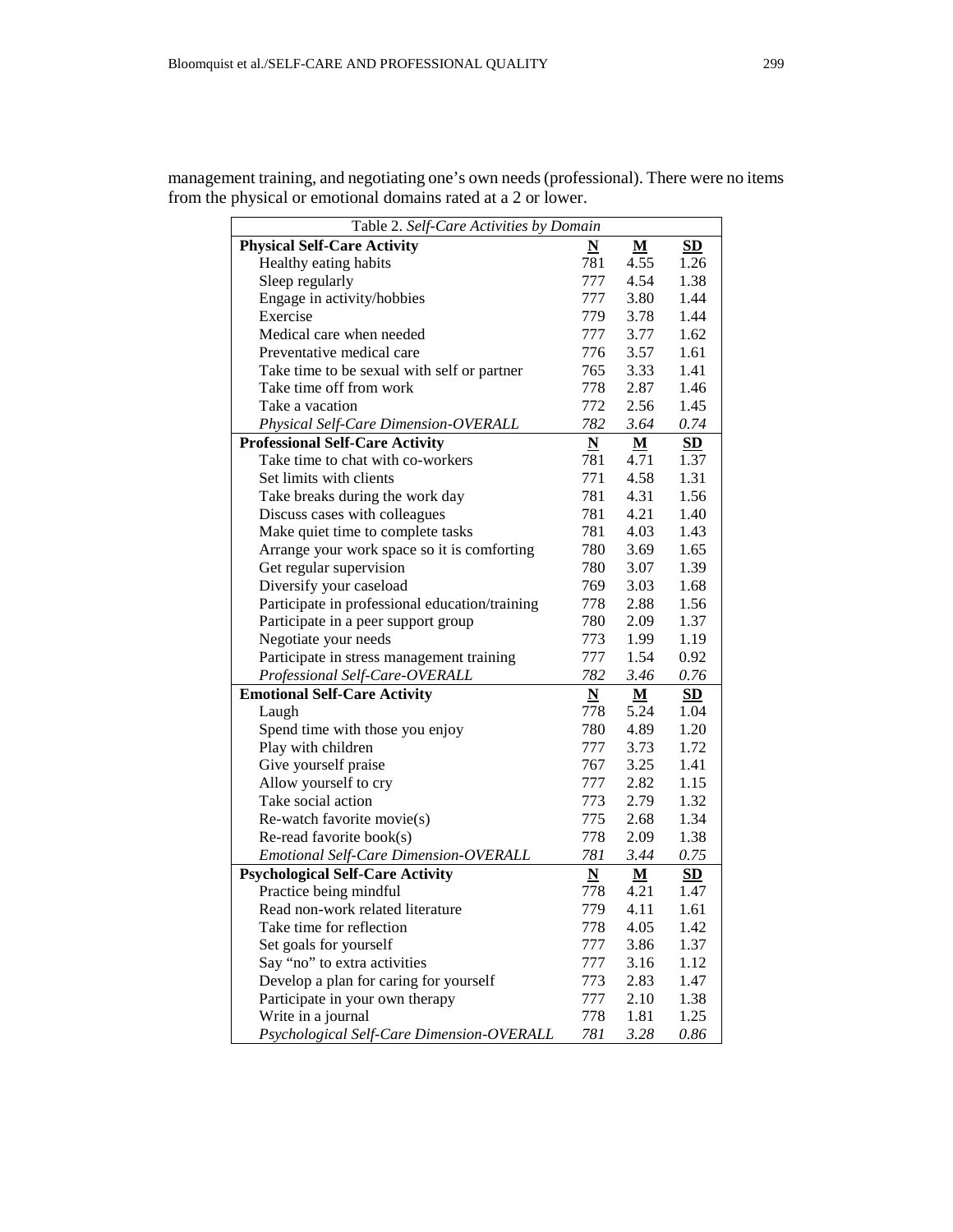| Table 2. Self-Care Activities by Domain                               |                          |                          |                           |
|-----------------------------------------------------------------------|--------------------------|--------------------------|---------------------------|
| <b>Spiritual Self-Care Activity</b>                                   | $\underline{\mathbf{N}}$ | $\underline{\mathbf{M}}$ | $\underline{\mathbf{SD}}$ |
| Pray                                                                  | 781                      | 3.82                     | 1.96                      |
| Visualize yourself having a positive day                              | 778                      | 3.48                     | 1.71                      |
| Sing                                                                  | 778                      | 3.36                     | 1.74                      |
| Spend time with nature                                                | 780                      | 3.2                      | 1.36                      |
| Read inspirational literature                                         | 778                      | 3.03                     | 1.72                      |
| Spend time in a spiritual community                                   | 782                      | 2.52                     | 1.54                      |
| Meditate                                                              | 781                      | 2.37                     | 1.57                      |
| Practice yoga                                                         | 778                      | 1.72                     | 1.15                      |
| Spiritual Self-Care Dimension-OVERALL                                 | 782                      | 2.94                     | 0.98                      |
| Note: Respondents selected responses from 1 (N: Never), 2 (R: Rarely- |                          |                          |                           |
| Once a Month), $3$ (S: Sometimes—A few times a month), $4$ (O: Often— |                          |                          |                           |
| Weekly), 5 (V: Very Often—A Few Times a Week), and 6 (F: Frequently—  |                          |                          |                           |
| Almost Daily to Daily)                                                |                          |                          |                           |

### **Self-care Perceptions**

Using the general definition of self-care provided in the instrument, on average, respondents reported moderately positive perceptions of self-care. Of the 11 perception items, respondents most strongly agreed with the statement "I value self-care" (M=4.5) followed by "Self-care is effective in alleviating job-related stress" (M=4.38) (see Table 3). These findings indicate that social workers value self-care and believe it is effective in combating strain outcomes. When asked about their MSW program (M=3.8) and employer (M=3.3) valuing self-care, responses were more moderate as were responses related to respondents' MSW program  $(M=3.2)$  and employer  $(M=2.4)$  effectively teaching them how to engage in self-care practice. Respondents indicated a moderate level of disagreement with the four items related to self-care practice barriers. Overall, respondents indicated their MSW program and employer value self-care much less than the individual worker, that MSW programs and employers do not effectively teach workers how to engage in self-care practice, and when compared to MSW programs, employers were less likely to value and effectively teach self-care.

| Table 3. Self-Care Perceptions                                         |     |      |      |
|------------------------------------------------------------------------|-----|------|------|
| <b>Perceptions</b>                                                     | N   | М    | SD   |
| I value self-care.                                                     | 779 | 4.47 | 0.64 |
| Self-care is effective in alleviating job-related stress.              | 781 | 4.38 | 0.69 |
| The MSW program from which I graduated values self-care.               | 780 | 3.79 | 1.01 |
| My current employer values self-care.                                  | 773 | 3.34 | 1.28 |
| My MSW program taught me how to effectively engage in self-care.       | 780 | 3.22 | 1.08 |
| It is easy to engage in self-care practice.                            | 780 | 3.06 | 1.15 |
| My workload prevents me from engaging in self-care.                    | 779 | 2.83 | 1.23 |
| My family obligations prevent me from engaging in self-care.           | 780 | 2.45 | 1.18 |
| My current employer effectively teaches me how to engage in self-care. | 774 | 2.44 | 1.25 |
| My community obligations prevent me from engaging in self-care.        | 780 | 2.03 | .95  |
| My social life prevents me from engaging in self-care.                 | 778 | 1.95 | .87  |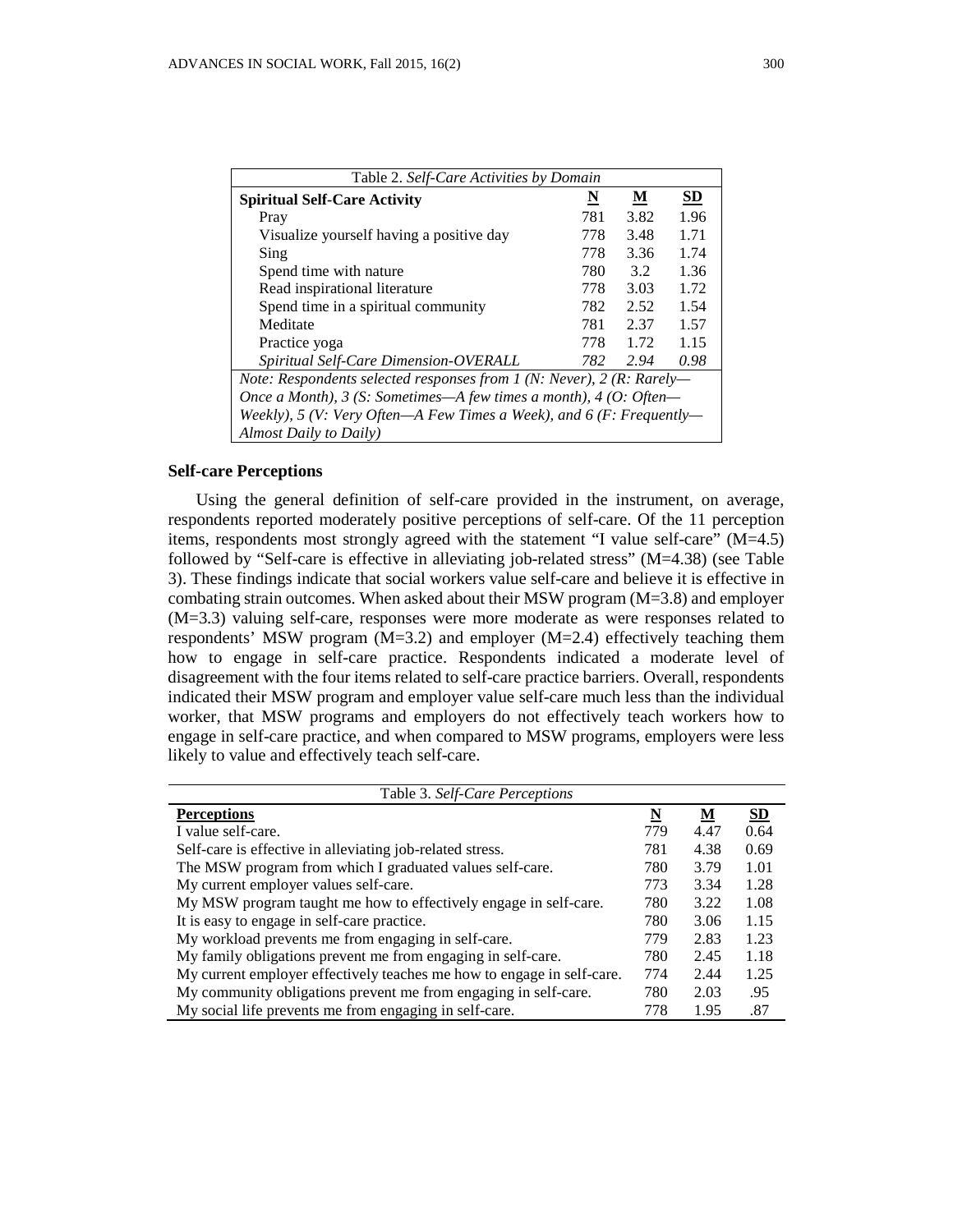#### **Variable Correlations**

The researchers were interested in the relationships among study variables. Self-care perception was found to have a significant positive correlation with multiple self-care practice domains including psychological ( $r=0.14$ ,  $p<.01$ ), spiritual ( $r=0.15$ ,  $p<.01$ ), emotional (r=0.18, p<.01), and professional (r=0.28, p<.01). Multiple dimensions of selfcare practice were found to be significantly correlated, ranging from  $r=-.08$ ,  $p<-.05$  to  $r=0.55$ ,  $p<.01$ . Among the background variables used in the analyses, there were significant positive correlations between years of post-MSW experience and multiple domains of selfcare practice including physical (r=0.16, p<.01), psychological (r=0.18, p<.01), spiritual  $(r=0.14, p<0.1)$ , and emotional  $(r=0.07, p<0.05)$ .

### **Predicting Professional Quality of Life**

The primary goal of this study was to explore the effect of self-care practice and perceptions on indicators of professional quality of life among MSW practitioners. Multiple regression analyses was conducted to identify predictors of each indicator of professional quality of life.

*Secondary traumatic stress*. The results of the STS regression revealed that the predictor variables explained 19.3% of the variance  $(R^2 = 0.19, F_{(9, 746)} = 19.83, p < .001)$ . Respondents reported less STS when they held more positive perceptions of self-care and had more years of post-MSW experience (see Table 4). Psychological self-care was the only significant self-care practice domain; however, respondents who practiced more psychological self-care reported higher levels of STS (b=.11, p<.05).

*Burnout.* The results of the burnout regression indicated the six predictor variables explained 38.6% of the variance  $(R^2=0.39, F_{(9, 746)}=52.06, p<.01)$ . As seen in Table 5, respondents reported less burnout when they held more positive perceptions of self-care, engaged in more professional, emotional, and spiritual self-care practice, and had more years of post-MSW experience. However, respondents who practiced more psychological self-care (b=.09, p<.05) reported higher levels of burnout.

*Compassion satisfaction*. In the compassion satisfaction regression, self-care practice, perceptions, and the background variables explained 24.5% of the variance ( $\mathbb{R}^2$ =0.25,  $\mathbb{F}_{(9)}$ ,  $_{746}$ =26.92, p<.001). As seen in Table 6, respondents reported more compassion satisfaction when they held more positive perceptions of self-care, practiced more professional and emotional self-care, and had more years of post-MSW experience.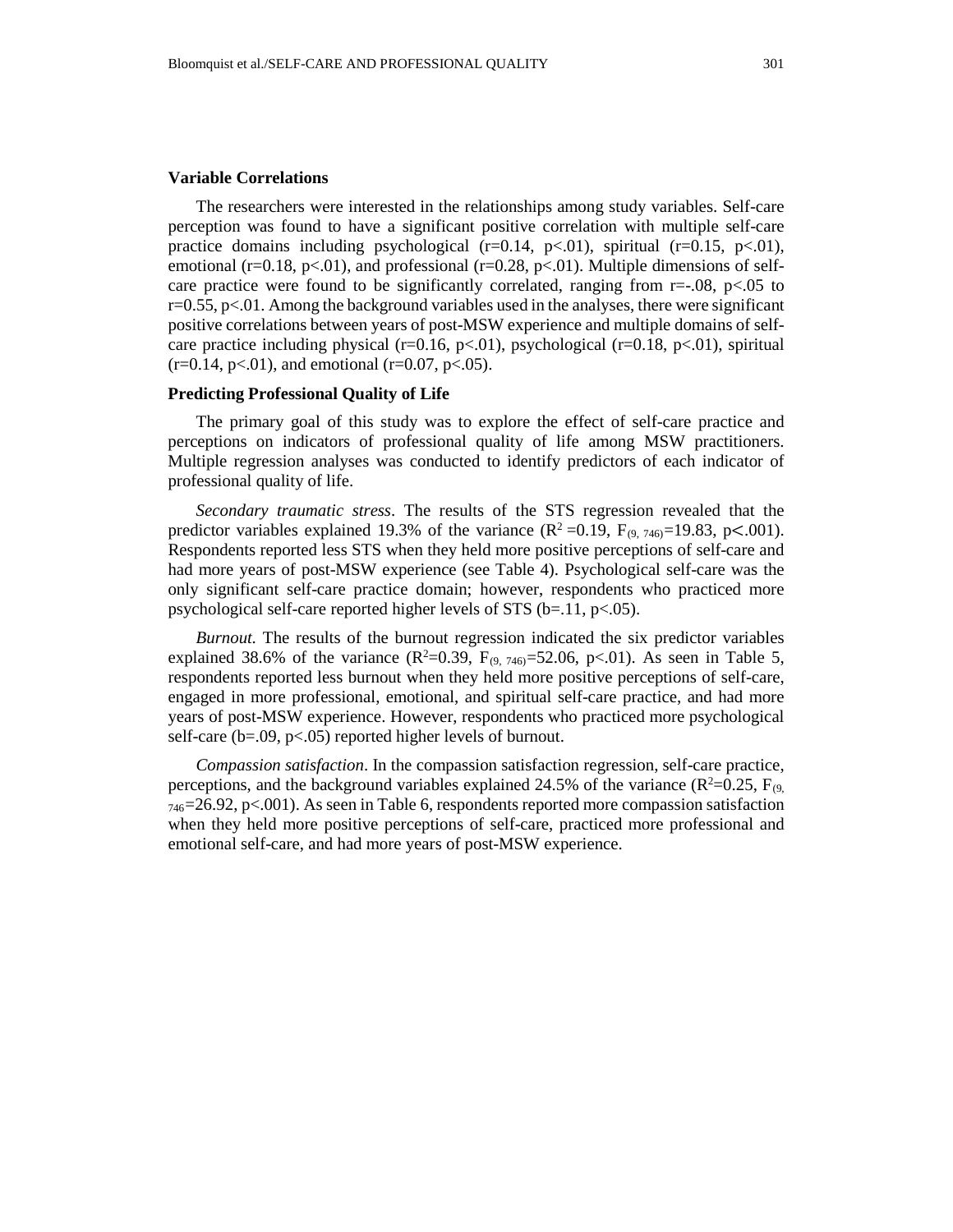| Table 4. Predictors of Professional Quality of Life |                          |      |         |              |                          |
|-----------------------------------------------------|--------------------------|------|---------|--------------|--------------------------|
| <b>Secondary Traumatic Stress</b>                   | $\underline{\mathbf{B}}$ | SE   | β       | t            | $\mathbf{p}$             |
| Constant                                            | 33.78                    | 1.51 |         | 22.31        | < .001                   |
| <b>Self-care Perceptions</b>                        | $-.32$                   | .03  | $-.37$  | $-9.49$      | ${<}001$ ***             |
| Physical Self-care                                  | .01                      | .02  | .01     | .30          | .761                     |
| Professional Self-care                              | $-.05$                   | .03  | $-.09$  | $-1.93$      | .054                     |
| <b>Emotional Self-care</b>                          | $-.07$                   | .04  | $-.07$  | $-1.73$      | .085                     |
| Spiritual Self-care                                 | .03                      | .03  | .05     | 1.17         | .244                     |
| Psychological Self-care                             | .08                      | .03  | .11     | 2.37         | $.018*$                  |
| Annual Income                                       | .00                      | .12  | .00     | $-.00$       | .998                     |
| Direct Time with Clients                            | .06                      | .18  | .01     | .33          | .745                     |
| Years Post-MSW                                      | $-.11$                   | .02  | $-.19$  | $-5.08$      | $< 001***$               |
| <b>Burnout</b>                                      | $\underline{\mathbf{B}}$ | SE   | $\beta$ | $\mathbf t$  | $\underline{\mathbf{P}}$ |
| Constant                                            | 44.50                    | 1.29 |         | 34.57        | < .001                   |
| Self-care Perceptions                               | $-.37$                   | .03  | $-.44$  | $-12.90$     | ${<} .001^{***}$         |
| Physical Self-care                                  | .02                      | .02  | .03     | 1.03         | .302                     |
| Professional Self-care                              | $-.60$                   | .02  | $-.11$  | $-2.82$      | $.005***$                |
| <b>Emotional Self-care</b>                          | $-16$                    | .03  | $-.19$  | $-5.11$      | $< 0.01***$              |
| Spiritual Self-care                                 | $-.07$                   | .02  | $-.10$  | $-2.85$      | $.004**$                 |
| Psychological Self-care                             | .06                      | .03  | .09     | 2.19         | $.029*$                  |
| Annual Income                                       | $-.10$                   | .10  | $-.03$  | $-0.99$      | .321                     |
| Direct Time with Clients                            | $-.03$                   | .15  | $-.01$  | $-.18$       | .860                     |
| Years Post-MSW                                      | $-.08$                   | .02  | $-.15$  | $-4.50$      | $\leq 001***$            |
| <b>Compassion Satisfaction</b>                      | B                        | SE   | $\beta$ | $\mathbf{t}$ | $\underline{\mathbf{P}}$ |
| Constant                                            | 23.21                    | 1.57 |         | 12.47        | < .001                   |
| <b>Self-care Perceptions</b>                        | .23                      | .04  | .24     | 6.54         | $< 001***$               |
| Physical Self-care                                  | $-.02$                   | .02  | $-.03$  | $-.78$       | .438                     |
| Professional Self-care                              | .08                      | .03  | .12     | 2.74         | $.006***$                |
| <b>Emotional Self-care</b>                          | .17                      | .04  | .18     | 4.45         | $< 001***$               |
| Spiritual Self-care                                 | .01                      | .03  | .02     | .49          | .623                     |
| Psychological Self-care                             | .03                      | .04  | .04     | .85          | .399                     |
| Annual Income                                       | .32                      | .12  | .05     | 1.52         | .130                     |
| Direct Time with Clients                            | .28                      | .18  | .05     | 1.52         | .130                     |
| <b>Years Post-MSW</b>                               | .06                      | .02  | .09     | 2.51         | $.012*$                  |
| $p^*$ p < .05; $p^*$ p<.01; $p^*$ <sub>7</sub> .001 |                          |      |         |              |                          |

# **Discussion**

This study provided interesting insights into the self-care practices and perceptions of social work practitioners. Physical self-care was the most frequently practiced domain with average scores indicating between monthly and weekly use. This was closely followed by use of professional and emotional self-care. The most practiced activities overall included laughing, spending time with friends and family, and taking time to chat with co-workers. These activities were practiced often to very often by respondents. In their study of residential youth workers, Eastwood and Ecklund (2008) found healthy eating and spending time with friends and family to be among the most endorsed self-care practices (Eastwood & Ecklund, 2008). Similarly, Turner et al. (2005) found that psychology interns most often used relationships, humor, eating well, and self-awareness as self-care activities.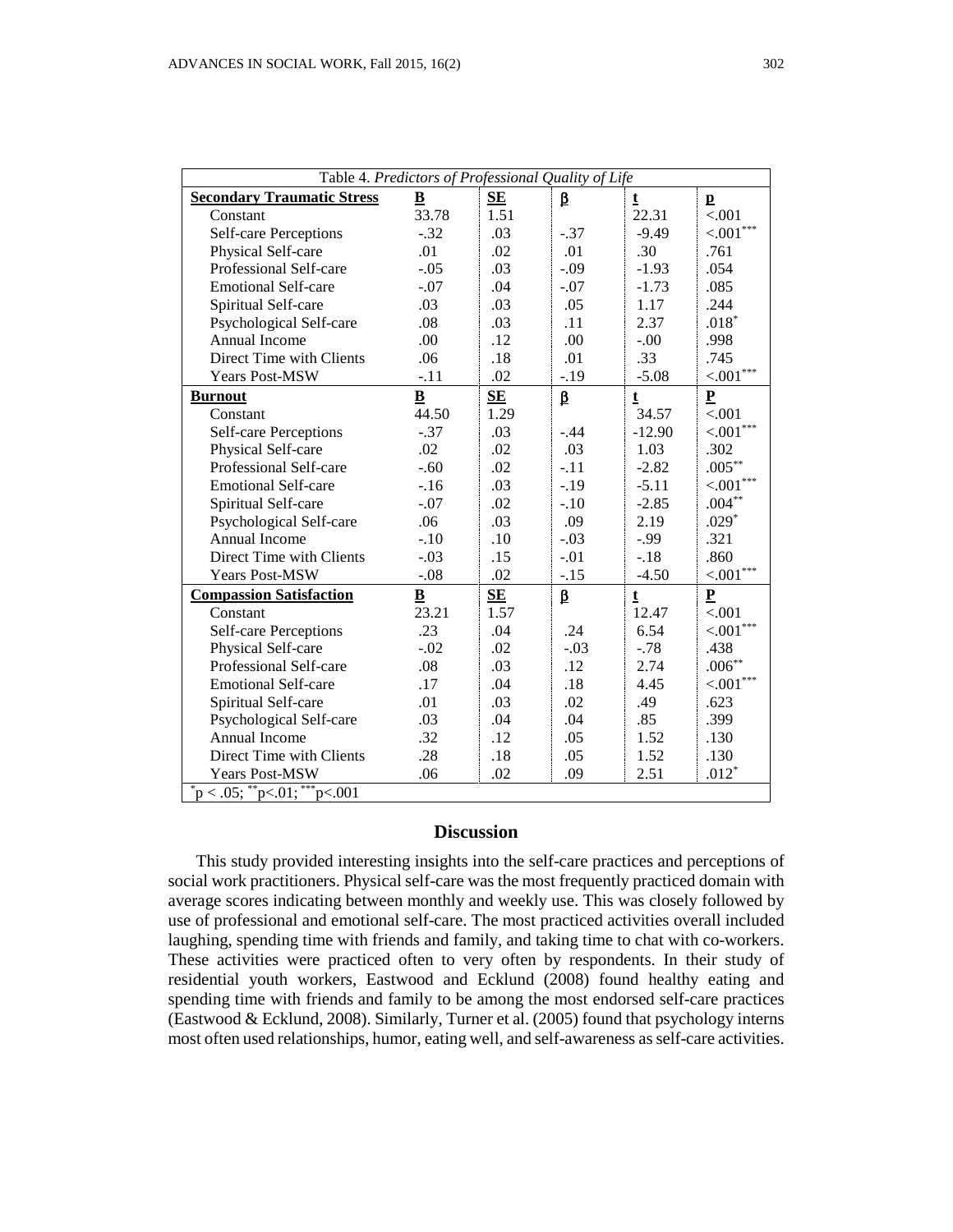Van Hook and Rothenberg (2009) also found that exercise, social time, and hobbies to be the most used self-care activities among child welfare workers. The use of multiple selfcare strategies among social workers in this sample follows Norcross' (2000) recommendation for workers to use a variety of self-care approaches to increase professional quality of life

Rated at a 2 or lower (Rarely–Never), journaling, practicing yoga, participating in stress management training, and negotiating one's own needs were found to be the least practiced self-care activities among the respondents in this study. As noted, there were no items from the physical or emotional domains rated at a 2 or lower. Perhaps activities in these two domains of self-care practice are more easily accomplished or available to social workers. Participating in yoga and stress management training could potentially pose a cost to participants or agencies and perhaps deter social workers from engaging in these activities. It is somewhat concerning that negotiating one's own needs within the workplace was practiced with such low frequency  $(M=1.92)$ . While social workers are trained to advocate for their clients in practice, it does not appear that they are doing so for themselves in professional settings.

Of the five self-care domains explored in this study, three proved to be significant predictors of professional quality of life: professional, emotional, and spiritual. More professional, emotional, and spiritual self-care practice are predictive of less burnout. More professional and emotional self-care are predictive of greater compassion satisfaction. As discussed by Nissly, Barak, and Levin (2005), burnout has been found to be predictive of turnover. Findings from this study suggest that professional self-care, such as chatting with co-workers, setting limits with clients, and taking breaks throughout the work day, may buffer against burnout. This finding has implications for employers; endorsing and teaching professional self-care could support worker sustainability. With regard to professional social worker self-care, Dombo and Gray (2013) advocate a comprehensive model that incorporates interventions at the macro, mezzo, and micro-levels of an organization. Content regarding professional self-care practice could also be built into social work education curricula, especially in the areas of practice skills and field, as a means to promote career longevity for new practitioners. Newell and Nelson-Gardell (2014) strongly advocate for the incorporation of professional self-care into social work curricula and encourage the use of professional self-care techniques as a means for supporting a healthy workforce. Van Hook and Rothenberg (2009) feel it is important top incorporate ways to identify work-related stress within the social work educational curriculum and also build supports into the organization context.

Emotional self-care activities can play a valuable role in professional quality of life. Figley (2002) advocates the use of socially supportive relationships, a form of emotional self-care, as a way to manage or treat compassion-related stress that results from working with vulnerable and traumatized populations. Killian (2008) found that clinicians cited spending time with friends and family as a self-care strategy and that social support was an important factor in predicting levels of burnout and compassion satisfaction. In the current study, emotional self-care proved to be significant in predicting less burnout and greater compassion satisfaction. These findings suggest that employers and educators may have the opportunity to support healthier, more satisfied social workers by attending to the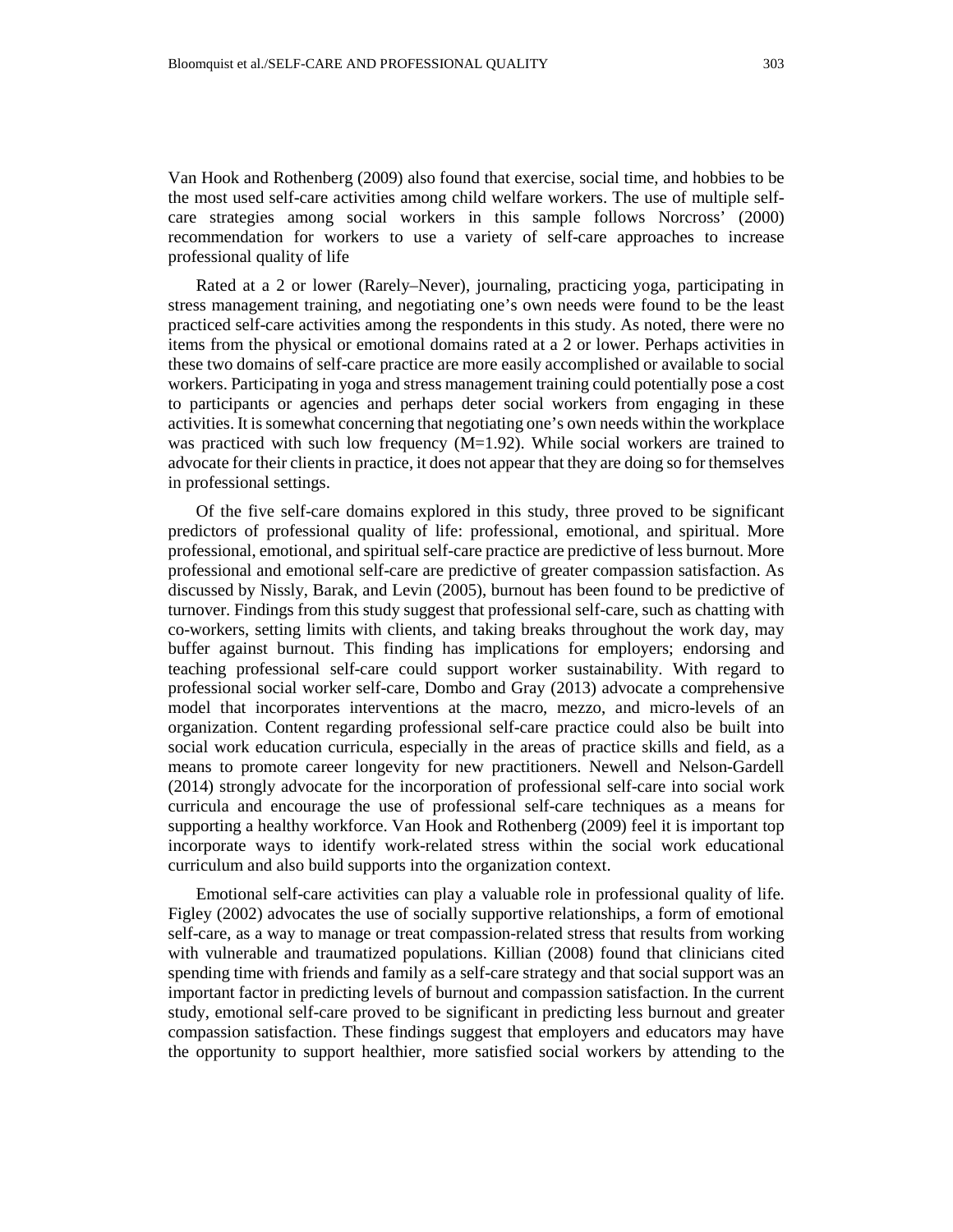emotional self-care needs of employees and students, including assessing and enhancing the social support networks of human service professionals (Figley, 2002). Although respondents reported engaging in spiritual self-care less frequently than the other domains, spiritual self-care was predictive of less burnout. Hong (2012) found that workplace spirituality was associated with less intent to turnover among community mental health workers. Collins (2005) also advocated the use of spiritual self-care practice as a means for social workers to address professional fatigue, over-commitment, and the trauma associated with human service work. Dombo and Gray (2013) assert that a model of selfcare that engages spiritual practices can prevent burnout, support social workers in developing adaptive coping strategies, and actually "offer the support needed to be present in clinical practice" (p. 94). In general, very little is known about the realm of spiritual selfcare among human service professionals, especially social workers. Further exploration of this domain of self-care practice is needed.

Self-care perceptions and psychological self-care proved to be particularly interesting predictors of professional quality of life in this study. In existing literature, self-care perceptions have been found to be a predictor of improving quality of life (Goncher et al., 2013) and reducing burnout among workers in a residential youth center (Eastwood  $\&$ Ecklund, 2008). Respondents in the current study largely agreed that they value self-care and believe it is effective in alleviating stress. However, overall findings suggest that social workers are not frequently practicing self-care. Perhaps this is related to respondents' perceptions of the ease of engagement in self-care practice or perceived barriers to selfcare practice. Though respondents took a neutral position regarding ease of engaging in self-care, they largely disagreed that family, workload, community obligations, and social life prevented them from engaging in self-care practice. Therefore, something else must be contributing to social workers' lack of frequent engagement in self-care activities. In future research, it will be necessary to explore additional potential barriers to practicing self-care as well as other contextual and environmental factors that could affect the way social workers perceive self-care. The use of qualitative methods could be helpful in shedding light on these topics of interest.

Additionally, while respondents perceived their MSW programs to value self-care, they were less likely to agree that their program effectively taught them how to engage in self-care practice. This finding demonstrates a potential gap between the value of self-care by MSW programs and actual teaching of self-care practice to social work students. While there is no existing literature to directly address this gap, Newell and Nelson-Gardell (2014) acknowledge that students routinely go into the field unaware of the potential for strain outcomes. Newell and Nelson-Gardell highlight an ethical responsibility of social work educators to equip students with information and skills to acknowledge and address consequences of human service work.

While responses to employers' value of self-care were neutral, respondents disagreed that their employers effectively taught them how to engage in self-care practice. Provided this study's findings related to the role of professional self-care in predicting less burnout and greater compassion satisfaction, it appears employers have a real opportunity to address self-care in the workplace as a means to promote a healthier workforce. In an effort to learn more about how to best support social worker self-care, further investigation into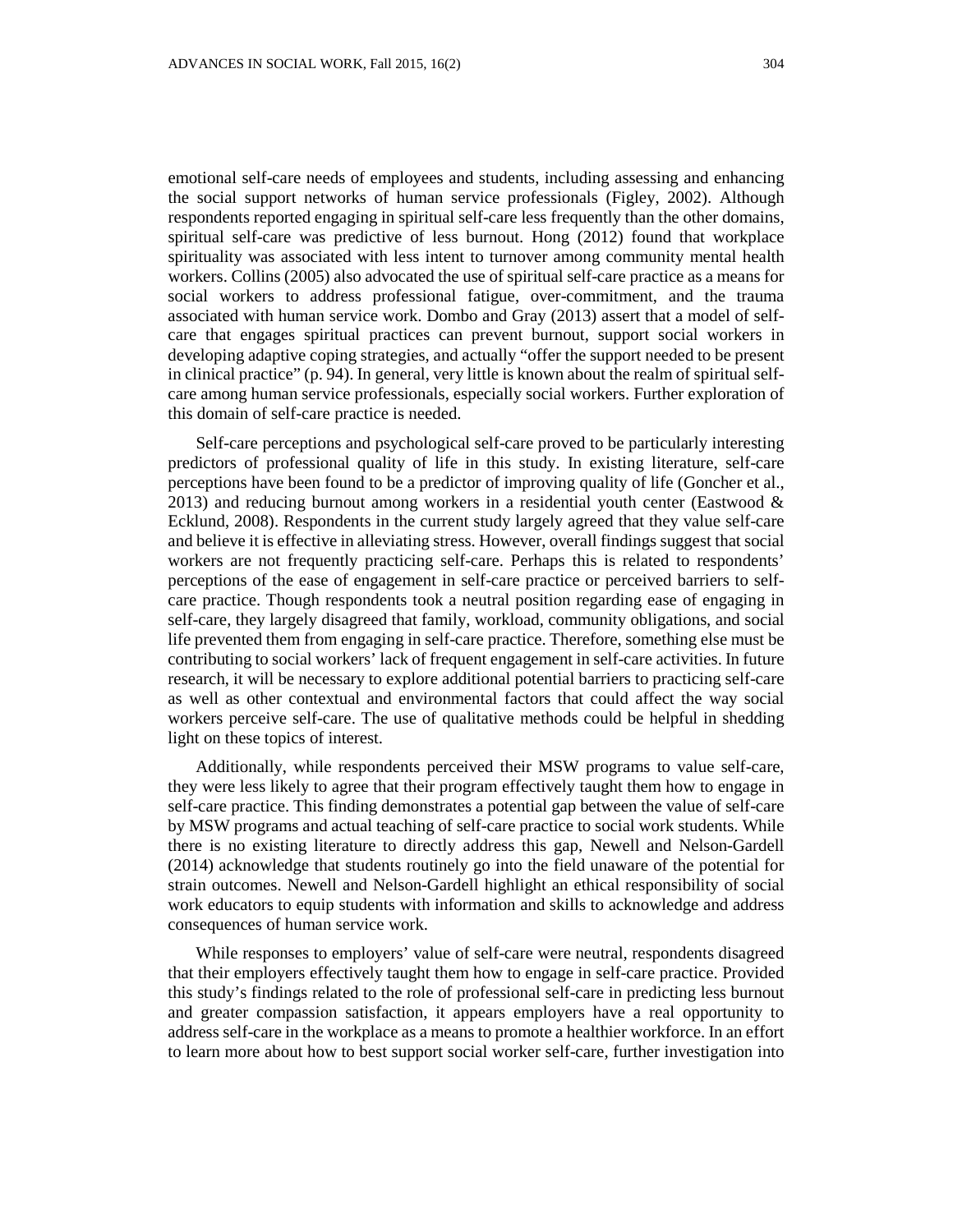social work educational programs' and employing agencies' value and teaching of selfcare practice is needed.

As noted, more psychological self-care was found to have a negative impact on professional quality of life, as indicated by higher levels of burnout and STS. The researchers theorized about possible explanations for these findings. Commonly reported psychological self-care activities included taking time for reflection, journaling, saying "no" to extra activities, developing a plan for caring for yourself, and practicing being mindful (listening to your thoughts, belief, acknowledging your behaviors, suspending judgments, etc.). Brown and Ryan (2003) suggest that self-awareness is simply "knowledge about the self" (p. 823). Psychological self-care techniques, such as participating in one's own therapy, support the development of awareness of one's boundaries and limitations (Richards, Campenni, & Muse-Burke, 2010). It is suspected that social workers who engage in these types of activities may be highly self-aware and particularly in-tune with negative indicators of professional quality of life—perhaps more so than those who do not practice psychological self-care or practice it limitedly. Further research is needed to explore the relationships between psychological self-care practice and negative indicators of professional quality of life.

Additional interesting findings from this study include the role of post-MSW experience in predicting indicators of professional quality of life. While some may have predicted that more years of practice experience would result in greater instances of negative indicators of professional quality of life, this was not the case in this study. Years of post-MSW experience actually seemed to buffer against negative indicators of professional quality of life. This finding may suggest that as practitioners gain more experience, they also learn how to cope with and/or address strain outcomes from their work. In their study of professional quality of life in child welfare workers (14% held an MSW degree), Van Hook and Rothenberg (2009) found younger workers (age 18-29 years) reported higher burnout scores than older workers (age 30 years and older). It is possible that these older workers also had more years of post-MSW experience. Alkema et al. (2008) found increased time of service to be connected to increased self-care: the longer hospice professionals worked, the more compassion satisfaction and self-care strategies they developed. These authors also found that chronological age was not a significant factor in self-care. Additional research is needed to determine where and how experienced practitioners learn to address work-related stress and build capacity for compassion satisfaction. Coupled with the findings from this study, research seems to indicate that experience, not biological age, is related to self-care practice and overall professional quality of life. This makes the emerging self-care practice of students, who are at an increased risk for burnout, even more critical to professional longevity (Harr & Moore, 2011). Interestingly, direct service time with clients was not a significant predictor of any indicators of professional quality of life. This finding suggests that contextual factors outside of direct practice with clients, may influence practitioners' experiences of strain outcomes.

Findings from this study suggest that overall, social workers are not frequently or routinely engaging in self-care practice. While the self-care perception measure used in this study included some items regarding potential barriers to practice, future research is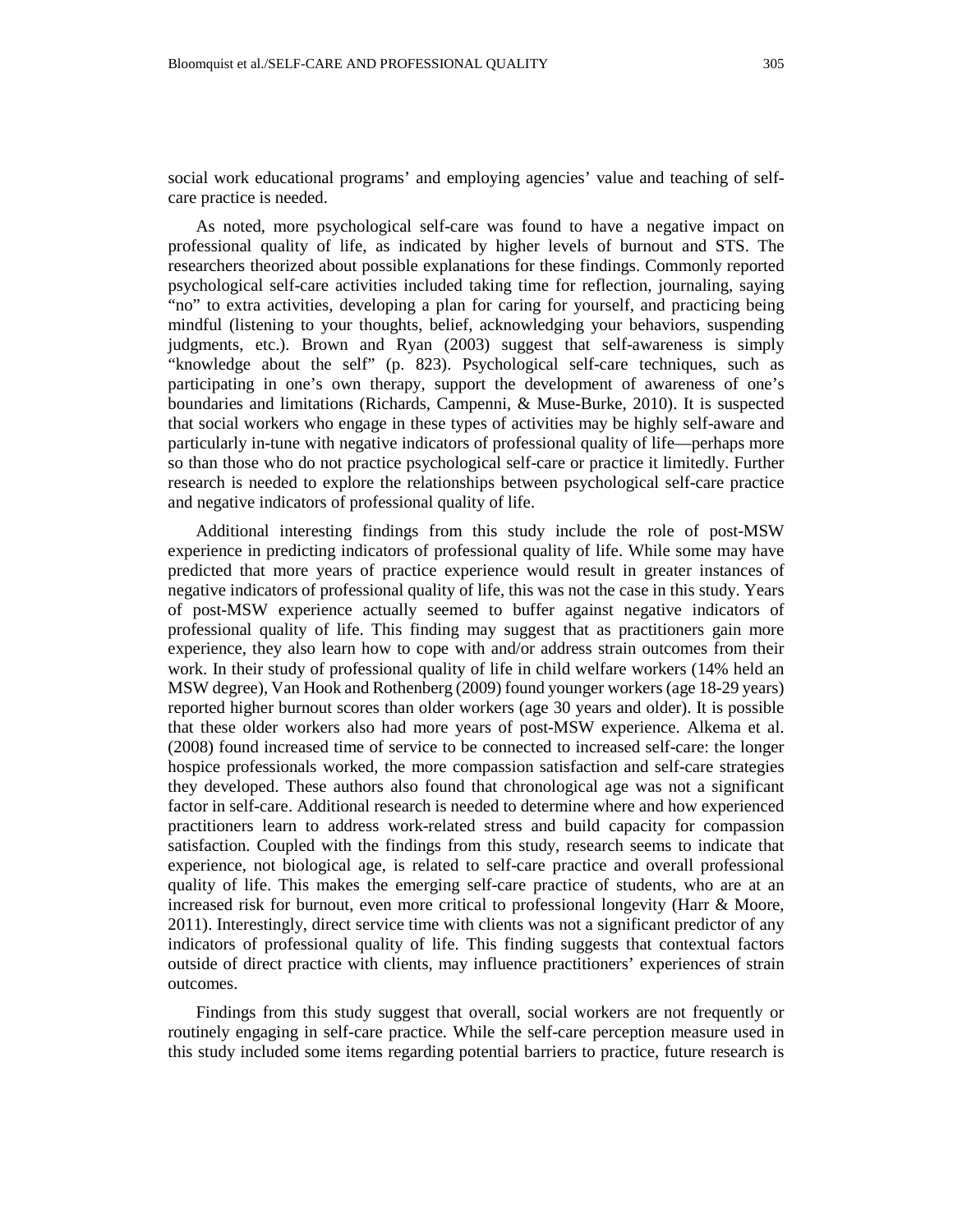needed to understand how and why social workers do not engage in self-care practice. Conversely, further research is also needed to better understand how and why social workers do engage in some self-care activities, including those that may seem routine or easily accessible, such as chatting with co-workers and spending time with loved ones. In general, there exists a need for future research into social worker self-care practice and perceptions. This study focused on the direct impact of perception on professional quality of life. Self-care perception is significantly correlated with multiple domains of self-care practice. Future studies are necessary to shed light on how perception relates to practice, which in turn may affect professional quality of life. Investigating the relationship between psychological self-care practice and negative indicators of professional quality of life may lead to new learning related to how best to support and maintain the social work workforce.

# **Limitations**

This study has notable limitations. Respondents were from a self-selected sample of MSW-level social workers in the United States. The sample of 786 MSW social workers was not nationally representative; however, participants of this study came from 42 states and D. C., and their backgrounds mirrored previous random samples in terms of gender (NASW, 2003) and average annual income (U. S. Bureau of Labor Statistics, 2013). Respondents in this study had an average of approximately nine years of post-MSW experience. In the NASW (2003) sample, respondents had, on average, 16 years of experience as a social worker. The use of alumni lists as a means of identifying study participants might have influenced the sample to include more recent graduates. In this study a vast majority of the participants (85%) was Caucasian as compared to 58% of MSW students in the CSWE (2011) survey. Overall, the sample is not representative of the general population of social work practitioners. Thus, the results are not generalizable.

An additional limitation relates to the use of a new survey instrument. Although the internal consistency reliability for all subscales of professional quality of life measures were .90 or greater and the instrument has been used in numerous studies, some of the selfcare scales developed by the researchers for this study demonstrated only an acceptable degree of internal consistency reliability, which has implications for measurement. Further testing of these scales in future studies as well as scale adaptations based upon new learning may improve the scales' psychometric properties.

The study was cross-sectional in nature. While a cross-sectional design allows for a snap-shot measure of the phenomena under study, this type of design is not able to capture participants' changes in their perceptions and practice of self-care or professional quality of life over time (Rubin & Babbie, 2011). Also, this study may not have accounted for the full scope of other variables that affect professional quality of life. Stamm (2010) notes that professional quality of life is dynamic because it is associated with both environmental and personal characteristics. In future studies it will be valuable to explore additional contextual factors that may affect professional quality of life as well as self-care practice and perceptions. Despite these limitations, this study does offer valuable insights regarding social worker self-care practice, perceptions, and indicators of professional quality of life.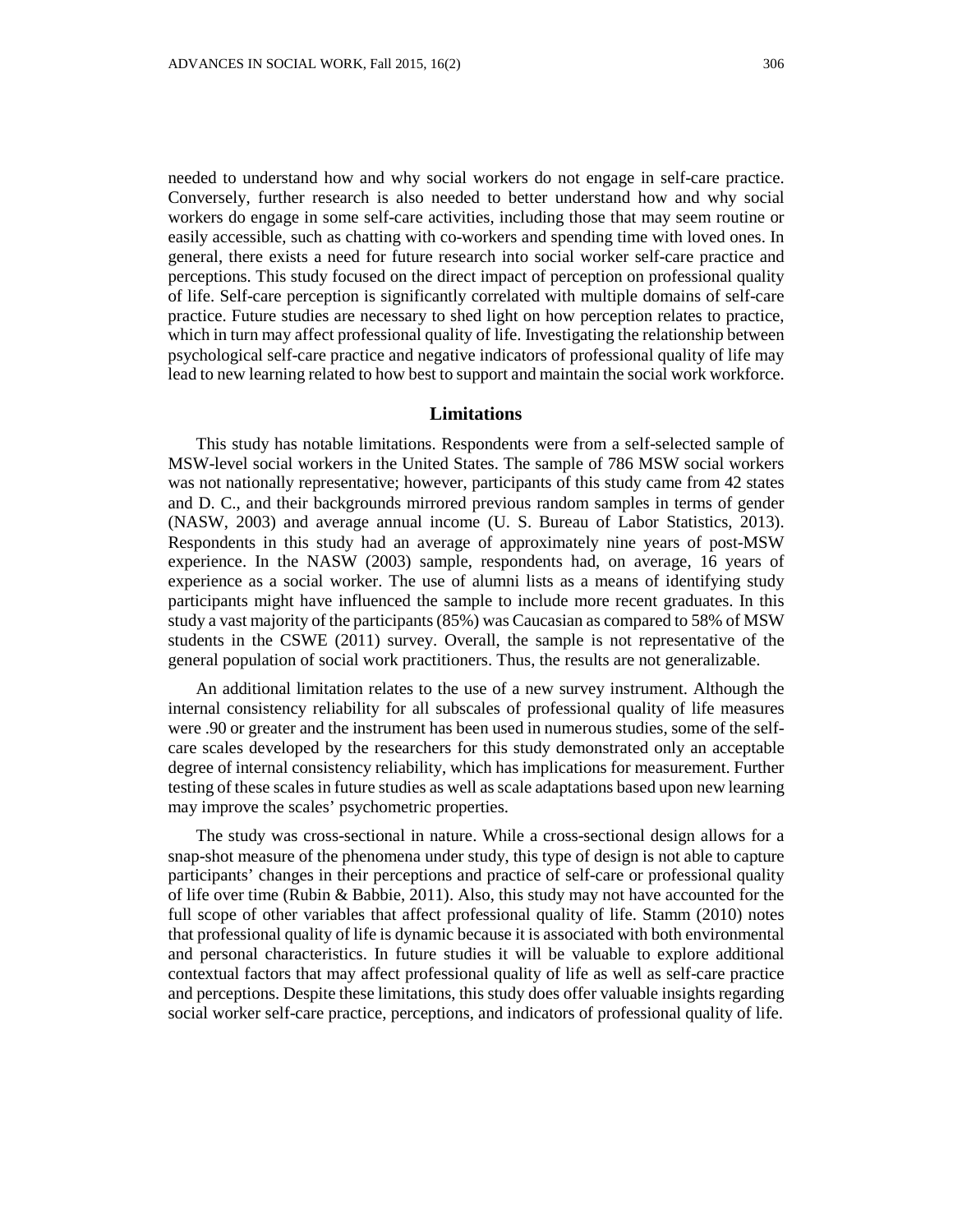# **Conclusion**

Professional quality of life is a complex concept that is comprised of both positive and negative experiences of human service work. Study respondents valued self-care but engaged in self-care practice activities on a limited basis. This study explored the predictive ability of self-care practice domains, perceptions of self-care, and background characteristics on multiple indicators of professional quality of life and found that the perceptions practitioners have of self-care are significant in predicting levels of burnout, STS, and compassion satisfaction. Also, domains of self-care practice contribute differently to indicators of professional quality of life. Professional, emotional, and spiritual self-care predicted lower levels of burnout, and professional and emotional selfcare practices were both predictive of greater compassion satisfaction. Findings from this study have important implications across levels of practice. Social work practitioners, agencies, and educators should no longer just pay lip service to the value of self-care, but instead embrace self-care as a legitimate tool to support professional quality of life.

# **References**

- Alkema, K., Linton, J. M., & Davies, R. (2008). A study of the relationship between selfcare, compassion satisfaction, compassion fatigue, and burnout among hospice professionals. *Journal of Social Work in End-of-Life & Palliative Care, 4*(2), 101- 119. doi:<http://dx.doi.org/10.1080/15524250802353934>
- Barak, M. E. M., Nissly, J. A., & Levin, A. (2001). Antecedents to retention and turnover among child welfare, social work, and other human service employees: What can we learn from past research? A review and metanalysis. *Social Service Review, 75*(4), 625-661. doi:<http://dx.doi.org/10.1086/323166>
- Barker, M. (2010). Self-care and relationship conflict. *Sexual and Relationship Conflict, 25*(1), 37-47. doi:<http://dx.doi.org/10.1080/14681990903479904>
- Bell, H., Kulkarni, S., & Dalton, L. (2003). Organizational prevention of vicarious trauma. *Families in Society, 84*(4), 463-470. doi: [http://dx.doi.org/10.1606/1044-](http://dx.doi.org/10.1606/1044-3894.131) [3894.131](http://dx.doi.org/10.1606/1044-3894.131)
- Bober, T., & Regehr, C. (2006). Strategies for reducing secondary or vicarious trauma: Do they work? *Brief Treatment and Crisis Intervention, 6*(1), 1-9. doi:<http://dx.doi.org/10.1093/brief-treatment/mhj001>
- Bober, T., Regehr, C., & Zhou, Y. R. (2005). Development of the Coping Strategies Inventory for trauma counselors. *Journal of Loss and Trauma, 11*, 71-83. doi:<http://dx.doi.org/10.1080/15325020500358225>
- Brady, J., Guy, J., Poelstra, P., & Brokaw, B. (1999). Vicarious traumatization, spirituality, and the treatment of sexual abuse survivors: A national survey of women psychotherapists. *Professional Psychology: Research and Practice, 30*(4), 386-393. doi:<http://dx.doi.org/10.1037/0735-7028.30.4.386>
- Bride, B. E. (2007). Prevalence of secondary traumatic stress among social workers. *Social Work, 52*(1), 63-70. doi:<http://dx.doi.org/10.1093/sw/52.1.63>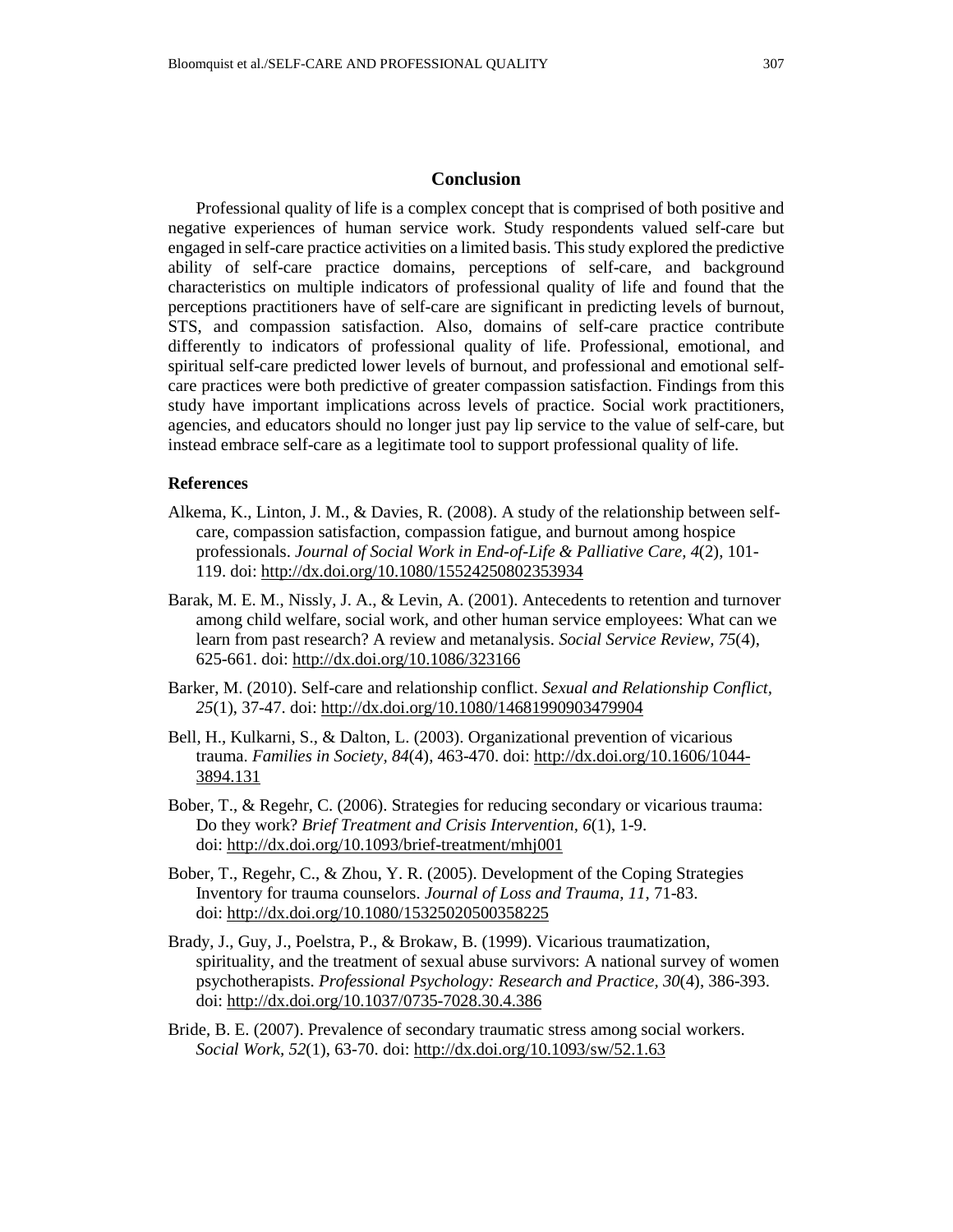- Brown, K. W., & Ryan, R. M. (2003). The benefits of being present: Mindfulness and its role in psychological well-being. *Journal of Personality and Social Psychology, 84*, 822-848. doi:<http://dx.doi.org/10.1037/0022-3514.84.4.822>
- Collins, W. (2005). Embracing spirituality as an element of professional self-care. *Social Work & Christianity*, *32*(3), 263-274.
- Council on Social Work Education. (2011). *Directory of accredited programs.* Retrieved from:<http://www.cswe.org/Accreditation/organizations.aspx>
- Deery-Schmitt, D. M., & Todd, C. M. (1995). A conceptual model for studying turnover among family child care providers. *Early Childhood Research Quarterly*, *10*, 121- 143. doi: [http://dx.doi.org/10.1016/0885-2006\(95\)90029-2](http://dx.doi.org/10.1016/0885-2006(95)90029-2)
- Dombo, E. A., & Gray, C. (2013). Engaging spirituality in addressing vicarious trauma in clinical social workers: A self-care model. *Social Work and Christianity, 40*(1), 89- 101.
- Eastwood, C. D., & Ecklund, K. (2008). Compassion fatigue risk and self-care practices among residential treatment center childcare workers. *Residential Treatment for Children & Youth, 25*(2), 103-122. doi:<http://dx.doi.org/10.1080/08865710802309972>
- Figley, C. R. (Ed.). (1995). *Compassion fatigue: Coping with secondary traumatic stress disorder in those who treat the traumatized.* New York: Brunner/Mazel.
- Figley, C. R. (2002). Compassion fatigue: Psychotherapists' chronic lack of self-care. *Journal of Clinical Psychology*, *58*(11), 1433-1441. doi:<http://dx.doi.org/10.1002/jclp.10090>
- Fink-Samnick, E. (2009). The professional resilience paradigm: Defining the next dimension of professional self-care. *Professional Case Management, 14*(6), 330-332. doi:<http://dx.doi.org/10.1097/NCM.0b013e3181c3d483>
- Galek, K., Flannelly, K. J., Greene, P. B., & Kudler, T. (2011). Burnout, secondary traumatic stress, and social support. *Pastoral Psychology, 60*, 633-649. doi:<http://dx.doi.org/10.1007/s11089-011-0346-7>
- Goncher, I. D., Sherman, M. F., Barnett, J. E., & Haskins, D. (2013). Programmatic perceptions of self-care emphasis and quality of life among graduate trainees in clinical psychology: The mediational role of self-care utilization. *Training and Education in Professional Psychology, 7*(1), 53-60. doi:<http://dx.doi.org/10.1037/a0031501>
- Grosch, W. N., & Olsen, D. C. (1994). *When helping starts to hurt: A new look at burnout among psychotherapists*. New York: W. W. Norton.
- Harr, C., & Moore, B. (2011). Compassion fatigue among social work students in field placements. *Journal of Teaching in Social Work*, *31*, 350-363.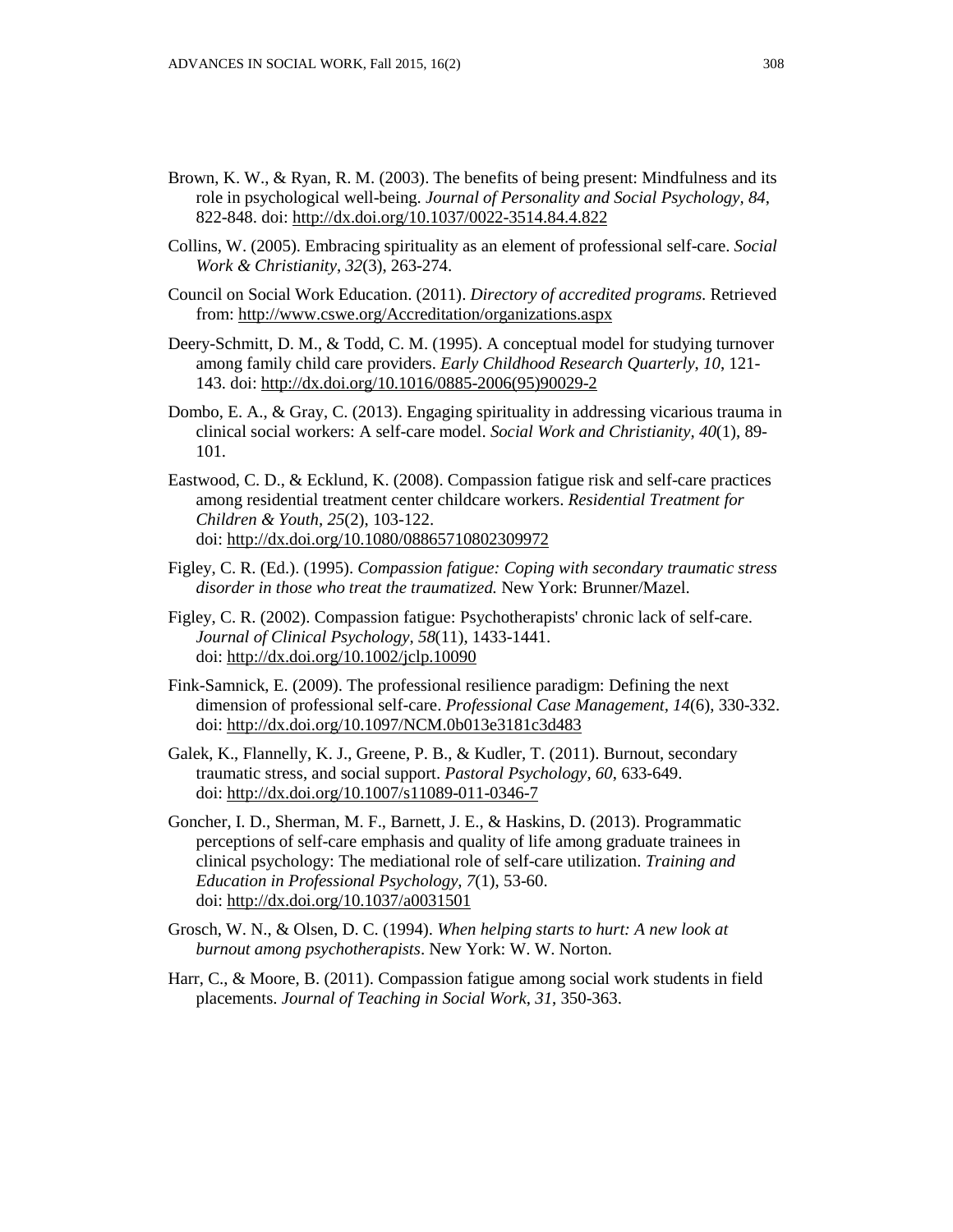- Hong, Y. J. (2012). Identifying spirituality in workers: A strategy for retention of community mental health professionals. *Journal of Social Service Research, 38*, 175- 186. doi:<http://dx.doi.org/10.1080/01488376.2011.615275>
- Killian, K. D. (2008). Helping till it hurts? A multimethod study of compassion fatigue, burnout, and self-care in clinicians working with trauma survivors. *Traumatology, 14*(32), 32-44. doi:<http://dx.doi.org/10.1177/1534765608319083>
- Kim, H., & Stoner, M. (2008). Burnout and turnover intention among social workers: Effects of role stress, job autonomy, and social support. *Administration in Social Work, 32*(30), 5-25. doi:<http://dx.doi.org/10.1080/03643100801922357>
- Kraus, V. I. (2005). Relationship between self-care and compassion satisfaction, compassion fatigue, and burnout among mental health professionals working with adolescent sex offenders. *Counseling and Clinical Psychology Journal, 2*(1), 81-88.
- Kulkarni, S., Bell, H., Hartman, J. L., & Herman-Smith, R. L. (2013). Exploring individual and organizational factors contributing to compassion satisfaction, secondary traumatic stress, and burnout in domestic violence service providers. *Journal of the Society for Social Work Research, 4*(2), 114-130. doi:<http://dx.doi.org/10.5243/jsswr.2013.8>
- Maslach, C., & Jackson, S. E. (1986). *The Maslach burnout inventory*. Palo Alto, CA: Consulting Psychologists Press.
- McCann, L., & Pearlman, L. (1990). Vicarious traumatization: A framework for understanding the psychological effects of working with victims. *Journal of Traumatic Stress, 3*(1), 131-149. doi:<http://dx.doi.org/10.1007/BF00975140>
- McGarrigle, T., & Walsh, C. A. (2011). Mindfulness, self-care, and wellness in social work: Effects of contemplative training. *Journal of Religion and Spirituality in Social Work, 30,* 212-233. doi:<http://dx.doi.org/10.1080/15426432.2011.587384>
- National Association of Social Workers [NASW]. (2003). Demographics. Practice Research Network. Retrieved from:<http://www.socialworkers.org/naswprn/surveyTwo/Datagram2.pdf>
- NASW. (2008). Professional self-care and social work. *Social Work Speaks.* Retrieved from: [http://www.naswdc.org/nasw/memberlink/2009/supportfiles/ProfesionalSelf-](http://www.naswdc.org/nasw/memberlink/2009/supportfiles/ProfesionalSelf-Care.pdf)[Care.pdf](http://www.naswdc.org/nasw/memberlink/2009/supportfiles/ProfesionalSelf-Care.pdf)
- Newell, J. M., & MacNeil, G. A. (2010). Professional burnout, vicarious trauma, secondary traumatic stress, and compassion fatigue: A review of theoretical terms, risk factors and preventative methods for clinicians and researchers. *Best Practice in Mental Health, 6*(2), 57-68.
- Newell, J. M., & Nelson-Gardell, D. (2014). A competency-based approach to teaching professional self-care: An ethical consideration for social work educators. *Journal of Social Work Education*, *50*(3), 427-439.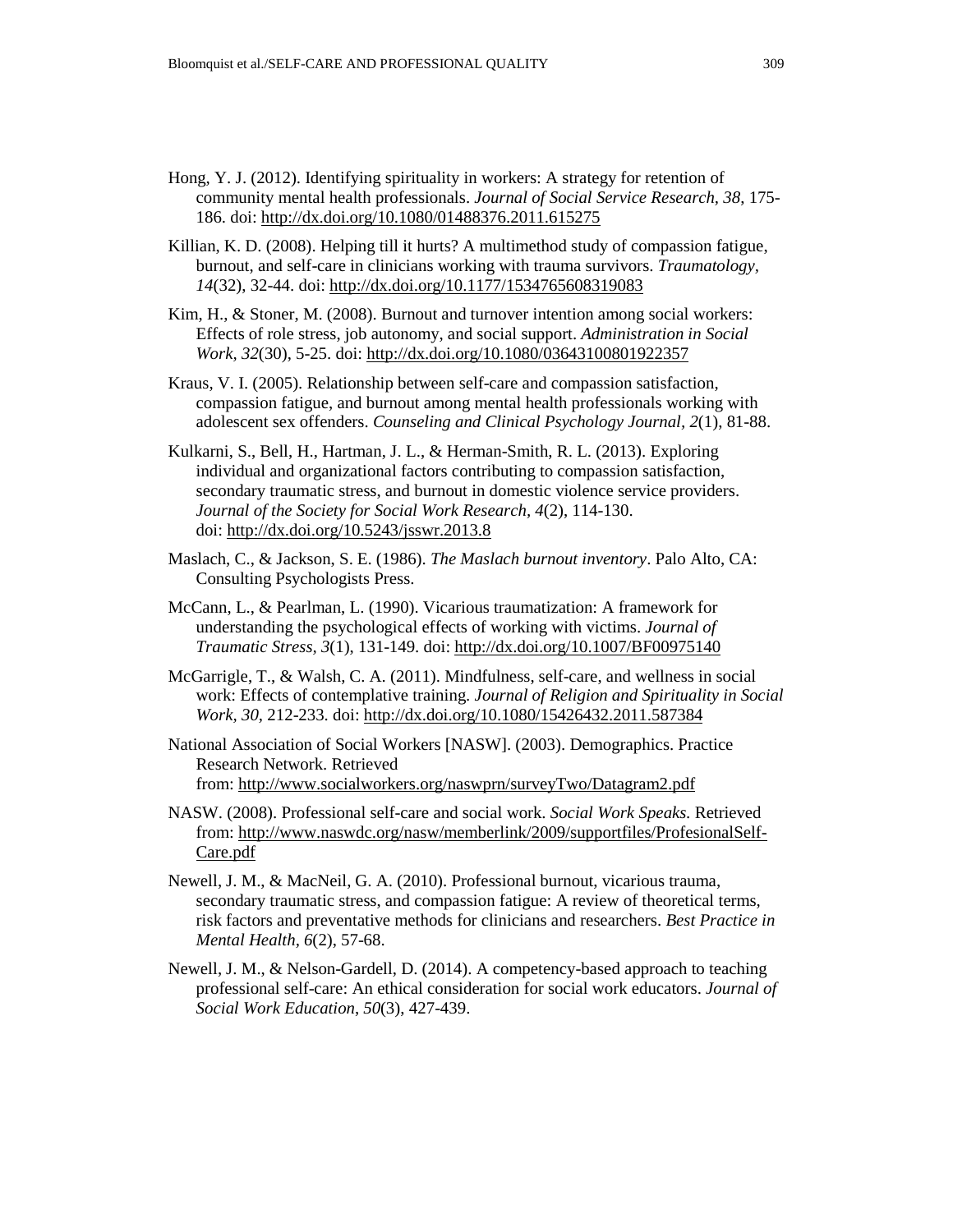- Nissly, J. A., Barak, M. E. M., & Levin, A. (2005). Stress, social support and worker's intentions to leave their jobs in public child welfare. *Administration in Social Work, 29*(1), 79-100. doi: [http://dx.doi.org/10.1300/J147v29n01\\_06](http://dx.doi.org/10.1300/J147v29n01_06)
- Norcross, J. (2000). Psychotherapist self-care: Practitioner-tested, research-informed strategies. *Professional Psychology: Research and Practice, 31*(6), 710-713. doi:<http://dx.doi.org/10.1037/0735-7028.31.6.710>
- Pearlman, L. A., & Mac Ian, P. S. (1995). Vicarious traumatization: An empirical study of the effects of trauma work on trauma therapists. *Professional Psychology, Research and Practice, 26*(6), 558-565. doi: [http://dx.doi.org/10.1037/0735-](http://dx.doi.org/10.1037/0735-7028.26.6.558) [7028.26.6.558](http://dx.doi.org/10.1037/0735-7028.26.6.558)
- Ray, S. L., Wong, C., White, D., & Heaslip, K. (2013). Compassion satisfaction, compassion fatigue, work life conditions, and burnout among frontline mental health care professionals. *Traumatology, 19*(4), 255-267. doi:<http://dx.doi.org/10.1177/1534765612471144>
- Richards, K. C., Campenni, C. E., & Muse-Burke, J. L. (2010). Self-care and well-being in mental health professionals: The mediating effects of self-awareness and mindfulness. *Journal of Mental Health Counseling, 32*(3), 247-264. doi:<http://dx.doi.org/10.17744/mehc.32.3.0n31v88304423806>
- Rubin, A., & Babbie, E. R. (2011). *Research methods for social work* (7th ed.). Belmont, CA: Brooks/Cole.
- Saakvitne, K. W., & Pearlman, L. A. (1996). *Transforming the pain*. New York: Norton.
- Skovholt, T. M., Grier, T. L., & Hanson, M. R. (2001). Career counseling for longevity: Self-care and burnout prevention strategies for counselor resilience. *Journal of Career Development, 27*(3), 167-176. doi:<http://dx.doi.org/10.1177/089484530102700303>
- Sprang, G., James, C. J., & Whitt-Woosley, A. (2007). Compassion fatigue, compassion satisfaction, and burnout: Factors impacting a professional's quality of life. *Journal of Trauma and Loss, 12*, 259-280. doi:<http://dx.doi.org/10.1080/15325020701238093>
- Stamm, B. H. (2005). *The ProQol manual*. Pocatello, ID: Sidran Press.
- Stamm, B. H. (2010). *The concise ProQOL manual*. Retrieved from [www.proqol.org](http://www.proqol.org/)
- Stamm, B. H. (2015). ProQOL.org. Retrieved from [www.proqol.org](http://www.proqol.org/)
- Thielman, K., & Cacciatore, J. (2014). Witness to suffering: Mindfulness and compassion fatigue among traumatic bereavement volunteers and professionals. *Social Work, 59*(1), 34-41. doi:<http://dx.doi.org/10.1093/sw/swt044>
- Thomas, J. (2013). Association of personal distress with burnout, compassion fatigue, and compassion satisfaction among clinical social workers. *Journal of Social Service Research*, *39*, 365-379. doi:<http://dx.doi.org/10.1080/01488376.2013.771596>